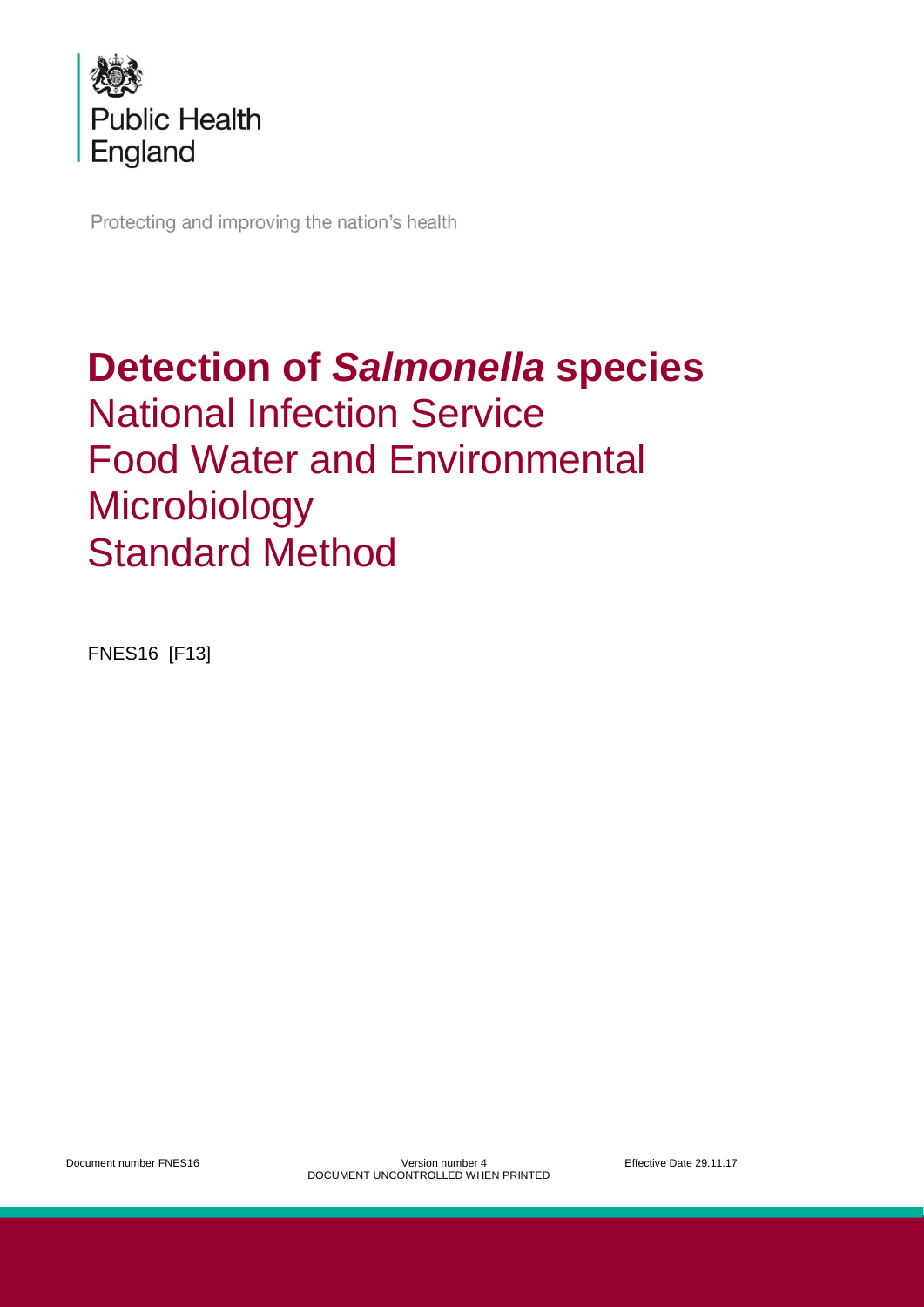## About Public Health England

Public Health England exists to protect and improve the nation's health and wellbeing, and reduce health inequalities. We do this through world-leading science, knowledge and intelligence, advocacy, partnerships and the delivery of specialist public health services. We are an executive agency of the Department of Health and Social Care, and a distinct delivery organisation with operational autonomy. We provide government, local government, the NHS, Parliament, industry and the public with evidence-based professional, scientific and delivery expertise and support.

Public Health England 133-155 Waterloo Road Wellington House London SE1 8UG Tel: 020 7654 8000 [www.gov.uk/phe](http://www.gov.uk/phe) Twitter: [@PHE\\_uk](https://twitter.com/PHE_uk) Facebook: [www.facebook.com/PublicHealthEngland](http://www.facebook.com/PublicHealthEngland)

Issued by National Infection Service Food, Water and Environmental Microbiology Methods Working Group.

This document is available in other formats on request. Please call: 020 8327 7160 or email: [fwe.nrl@phe.gov.uk](mailto:fwe.nrl@phe.gov.uk)



© Crown copyright 2019

You may re-use this information (excluding logos) free of charge in any format or medium, under the terms of the Open Government Licence v3.0. To view this licence, visit [OGL.](https://www.nationalarchives.gov.uk/doc/open-government-licence/version/3/) Where we have identified any third party copyright information you will need to obtain permission from the copyright holders concerned.

Published: January 2019 **PHE** supports the UN gateway number: 2018559

PHE publications **Sustainable Development Goals** 



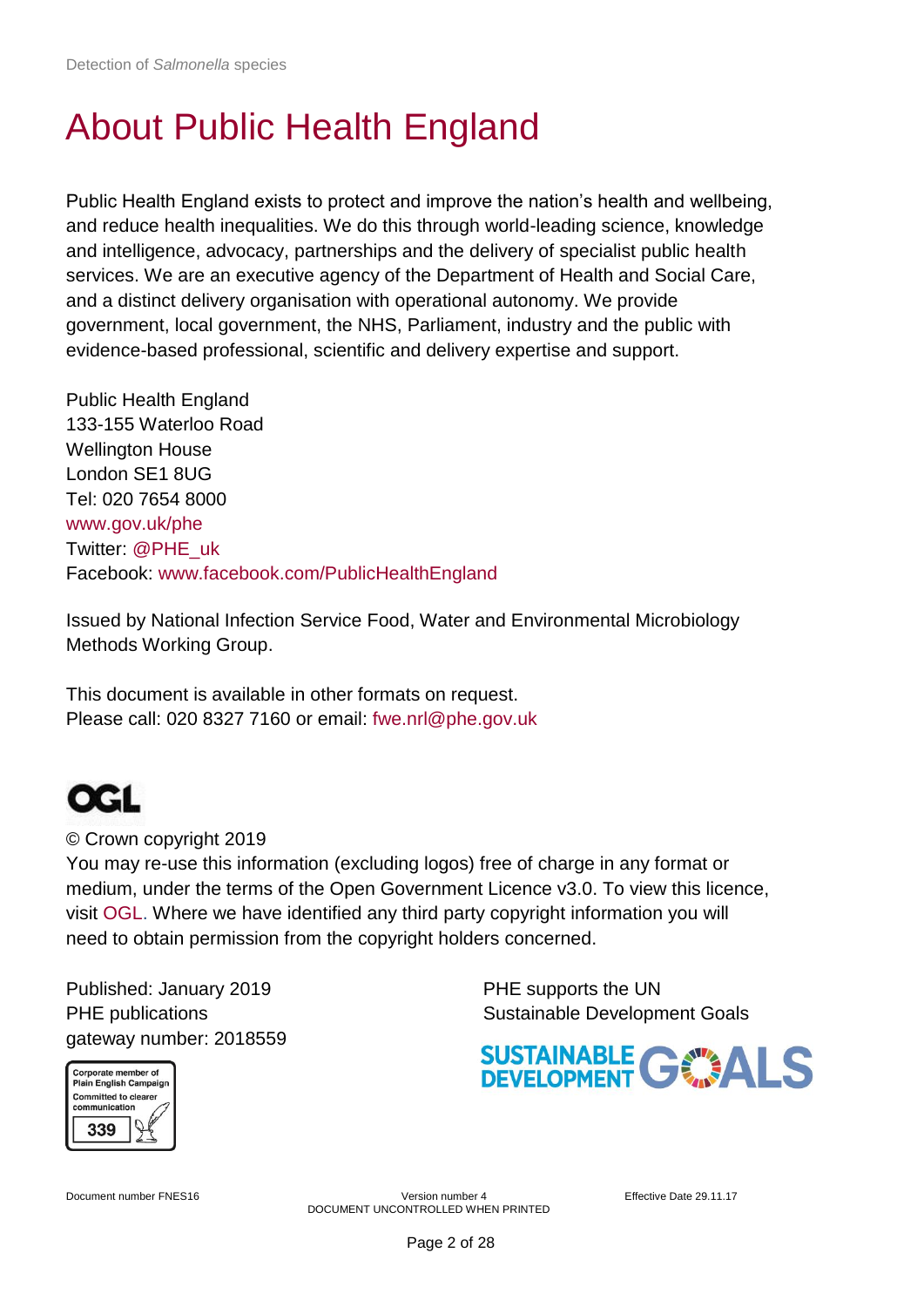## <span id="page-2-0"></span>**Contents**

|     | About Public Health England                                                                                                                                                                                                                                                      | $\overline{2}$                                 |
|-----|----------------------------------------------------------------------------------------------------------------------------------------------------------------------------------------------------------------------------------------------------------------------------------|------------------------------------------------|
|     | Contents                                                                                                                                                                                                                                                                         | 3                                              |
|     | Status of National Infection Service, Food, Water and Environmental Microbiology<br><b>Methods</b>                                                                                                                                                                               | 4                                              |
|     | Amendment history                                                                                                                                                                                                                                                                | 5                                              |
|     | Introduction                                                                                                                                                                                                                                                                     | 6                                              |
| 1.  | Scope<br>Background<br>Principle                                                                                                                                                                                                                                                 | 6<br>6<br>8                                    |
| 2.  | <b>Definitions</b>                                                                                                                                                                                                                                                               | 8                                              |
| 3.  | Safety considerations                                                                                                                                                                                                                                                            | 8                                              |
| 4.  | 3.1 General safety considerations<br>3.2 Specific safety considerations<br>3.3 Laboratory containment<br>Equipment                                                                                                                                                               | 8<br>$\boldsymbol{9}$<br>$\boldsymbol{9}$<br>9 |
| 5.  | Culture media and reagents                                                                                                                                                                                                                                                       | 10                                             |
| 6.  | Sample processing                                                                                                                                                                                                                                                                | 13                                             |
| 7.  | 6.1 Sample preparation and pre-enrichment<br>6.2 Selective Enrichment<br>6.3 Subculture to selective media<br>6.4 Procedure for S. Typhi and S. Paratyphi<br>6.5 Recognition of colonies<br>6.6 Confirmatory tests<br>6.7 Public health investigations<br><b>Quality control</b> | 14<br>15<br>16<br>16<br>16<br>17<br>20<br>20   |
| 8.  | Calculation of results                                                                                                                                                                                                                                                           | 21                                             |
| 9.  | Reporting of results                                                                                                                                                                                                                                                             | 21                                             |
| 10. | Reference facilities and referral of cultures                                                                                                                                                                                                                                    | 22                                             |
| 11. | Acknowledgements and contacts                                                                                                                                                                                                                                                    | 22                                             |
|     | References                                                                                                                                                                                                                                                                       | 24                                             |
|     | Appendix 1: Flowchart for detection of Salmonella species                                                                                                                                                                                                                        | 26                                             |
|     | Appendix 2: Product additions/adjustments to Salmonella enrichment broths                                                                                                                                                                                                        | 27                                             |
|     | Table 1: Guidance on Salmonella serology                                                                                                                                                                                                                                         | 28                                             |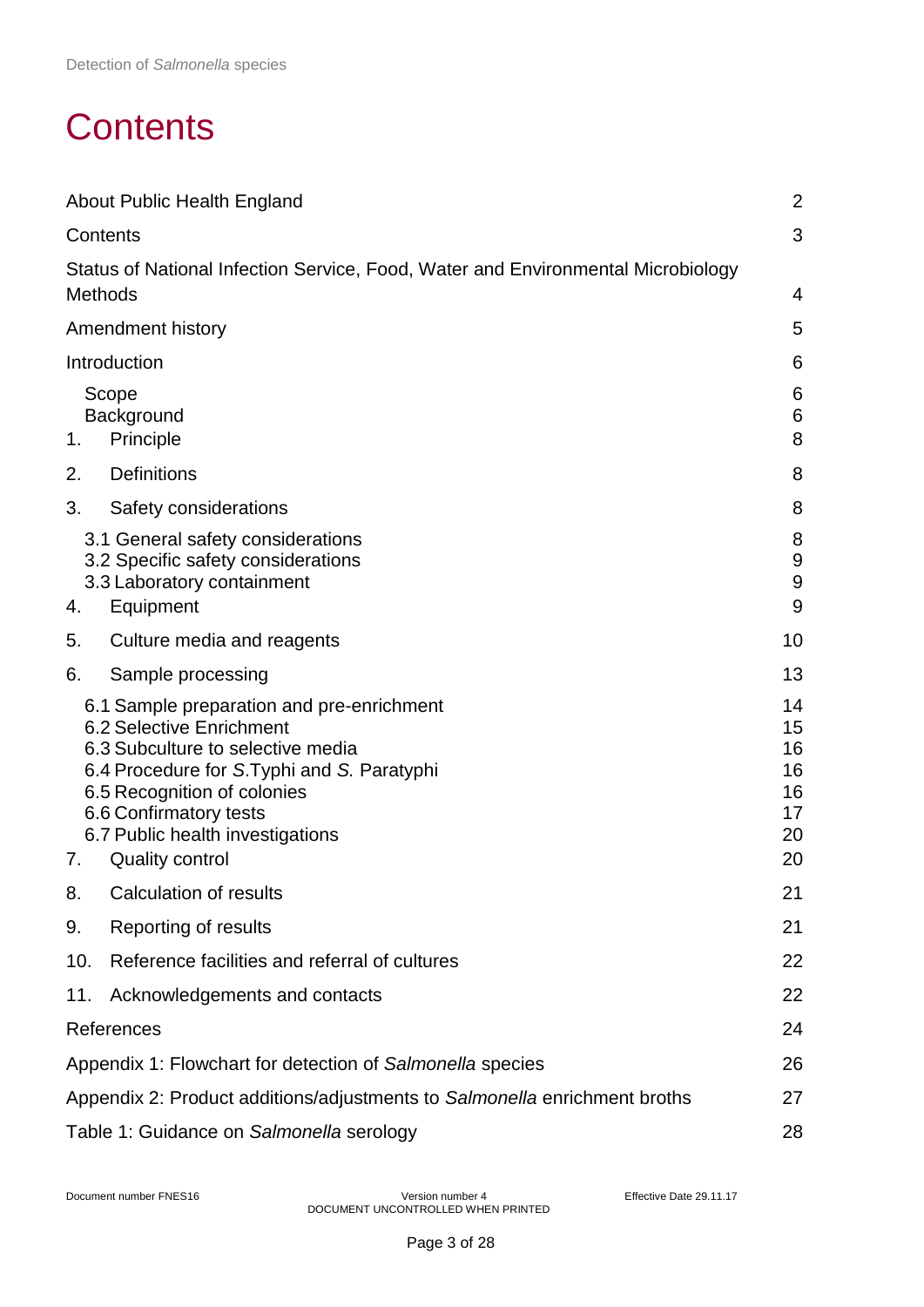# <span id="page-3-0"></span>Status of National Infection Service, Food, Water and Environmental Microbiology **Methods**

These methods are well referenced and represent a good minimum standard for food, water and environmental microbiology. However, in using Standard Methods, laboratories should take account of local requirements and it may be necessary to undertake additional investigations.

The performance of a standard method depends on the quality of reagents, equipment, commercial and in-house test procedures. Laboratories should ensure that these have been validated and shown to be fit for purpose. Internal and external quality assurance procedures should also be in place.

Whereas every care has been taken in the preparation of this publication, Public Health England (PHE) cannot be responsible for the accuracy of any statement or representation made or the consequences arising from the use of or alteration to any information contained in it. These procedures are intended solely as a general resource for practising professionals in the field, operating in the UK, and specialist advice should be obtained where necessary. If you make any changes to this publication, it must be made clear where changes have been made to the original document. PHE should at all times be acknowledged.

## **Citation for this document:**

Public Health England (2017). Detection of *Salmonella* species. National Infection Service, Food, Water & Environmental Microbiology Standard Method FNES16 (F13); version 4.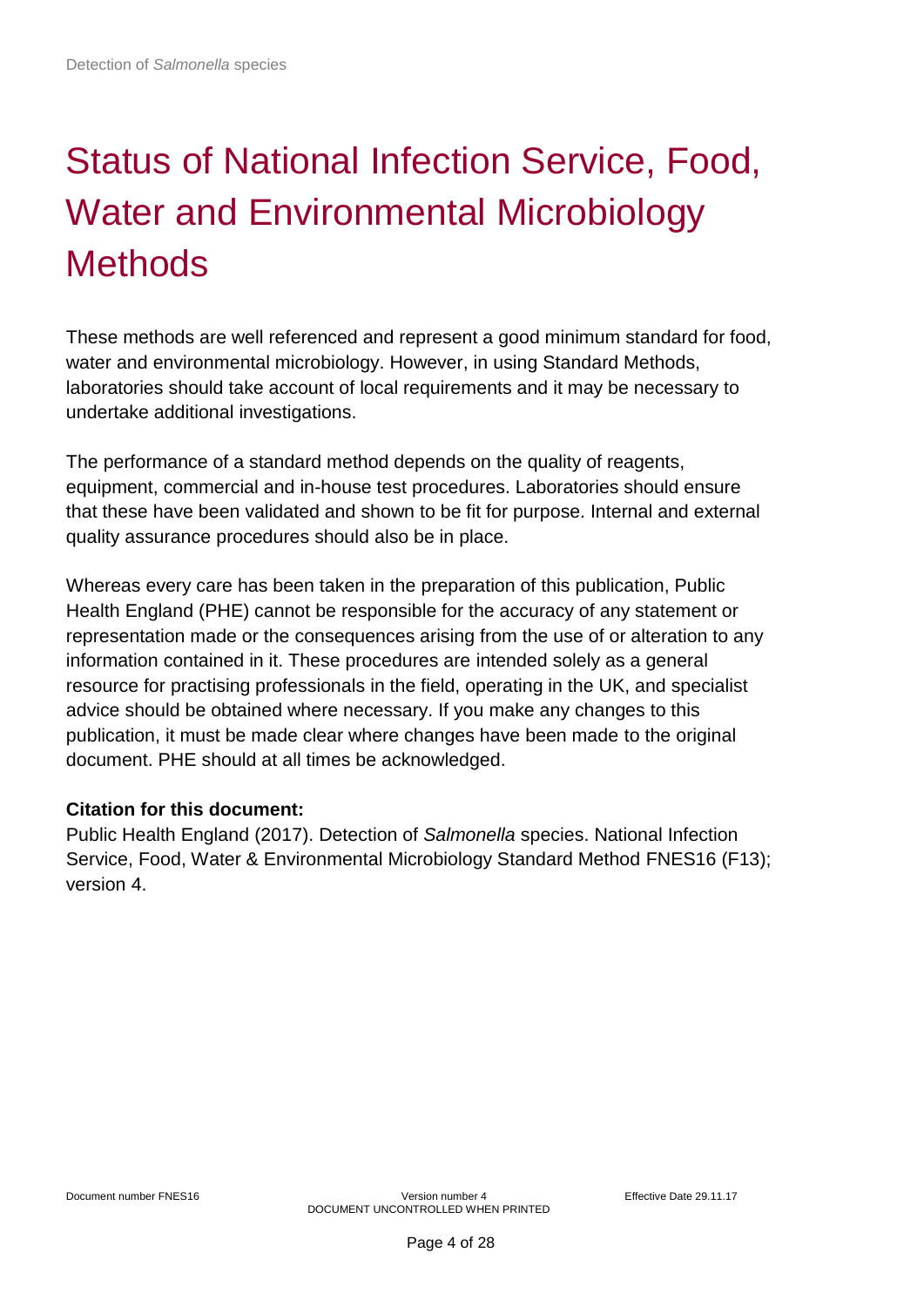## <span id="page-4-0"></span>Amendment history

| <b>Controlled document</b><br>reference | <b>FNES16 (F13)</b>                                        |
|-----------------------------------------|------------------------------------------------------------|
| <b>Controlled document</b><br>title     | <b>Standard Method for Detection of Salmonella Species</b> |

The amendments that have occurred since the previous version of this document are shown below. On issue of revised or new documents each controlled document should be updated by the copyholder in the laboratory.

| Page             | Section(s) involved          | Amendment                                                                                                         |
|------------------|------------------------------|-------------------------------------------------------------------------------------------------------------------|
| All              | All                          | Updated following publication of BS EN ISO 6579-1:2017                                                            |
|                  |                              | (CR10770)                                                                                                         |
| $\,6$            | Scope                        | Update with revised ISO reference and details of deviation                                                        |
|                  |                              | associated with the use of MSRV for samples with high background                                                  |
|                  |                              | removed.                                                                                                          |
| $\overline{7}$   | Table of differences         | Updated to highlight minor differences between PHE and ISO                                                        |
|                  |                              | method                                                                                                            |
| $\boldsymbol{9}$ | 4.0 Equipment                | Refrigerator and sterile 1 µL and 10µL loops added                                                                |
| 10               | 5.0 Culture media and        | Information notes added to ensure all liquid media are pre-warmed                                                 |
|                  | Reagents                     | before use. Information note added to ensure MkTTn is stored in the                                               |
|                  |                              | dark and is not used if the pH falls below 7. Weight of Potassium                                                 |
|                  |                              | sulphite reduce from 12.5g to 1.25g to give a 0.5% concentration as                                               |
|                  |                              | described in the appendix                                                                                         |
| 13               | 6.0 Sample processing        | Section of sample portion size revised to include pooling                                                         |
| 14               | 6.1 Sample preparation and   | Update to include the need to pre-warm BPW and amendment of                                                       |
|                  | pre-enrichment               | the procedure for preparation of raw shell eggs to ensure that shells                                             |
|                  |                              | and contents are tested separately.                                                                               |
| 15               |                              |                                                                                                                   |
|                  | 6.2 Selective Enrichment     | Updated to include the need to pre-warm and mix media. Extended<br>incubation included for dried milk and cheese. |
|                  |                              | Information note added allowing rapid screening of BPW by PCR.                                                    |
|                  |                              | Extended incubation for dehydrated products has been removed.                                                     |
|                  |                              | These products are to be allowed to stand for a minimum of 30                                                     |
|                  |                              | minutes at RT prior to incubation.                                                                                |
|                  |                              |                                                                                                                   |
| 16               | 6.5 Recognition of colonies  | Update to include extended incubation period                                                                      |
| 17               | 6.6 Confirmatory tests       | Updated to include performing confirmation on 1 colony with a                                                     |
|                  |                              | further 4 if the first colony is negative                                                                         |
|                  |                              | Serological confirmation section updated to change time from 30-60                                                |
|                  |                              | to 5-60 seconds and recommendation to consider manufacturer                                                       |
|                  |                              | instruction added.                                                                                                |
|                  |                              | Biochemical confirmation if done can be performed in parallel with                                                |
|                  |                              | the purity check                                                                                                  |
| 24               | References                   | Updated                                                                                                           |
| $\overline{26}$  | Appendix 1- Flowchart for    | Updated                                                                                                           |
|                  | detection of Salmonella      |                                                                                                                   |
| $\overline{27}$  | Appendix 2: product          | References to BS EN ISO 6887-1:2017 and BS EN ISO 6887-                                                           |
|                  | additions/adjustments to     | 4:2017 added to appropriate products (CR11364)                                                                    |
|                  | salmonella enrichment broths |                                                                                                                   |
| 28               | Table 1 Guidance on          | Updated to include use of PCR as an alternative to API                                                            |
|                  | Salmonella Serology          |                                                                                                                   |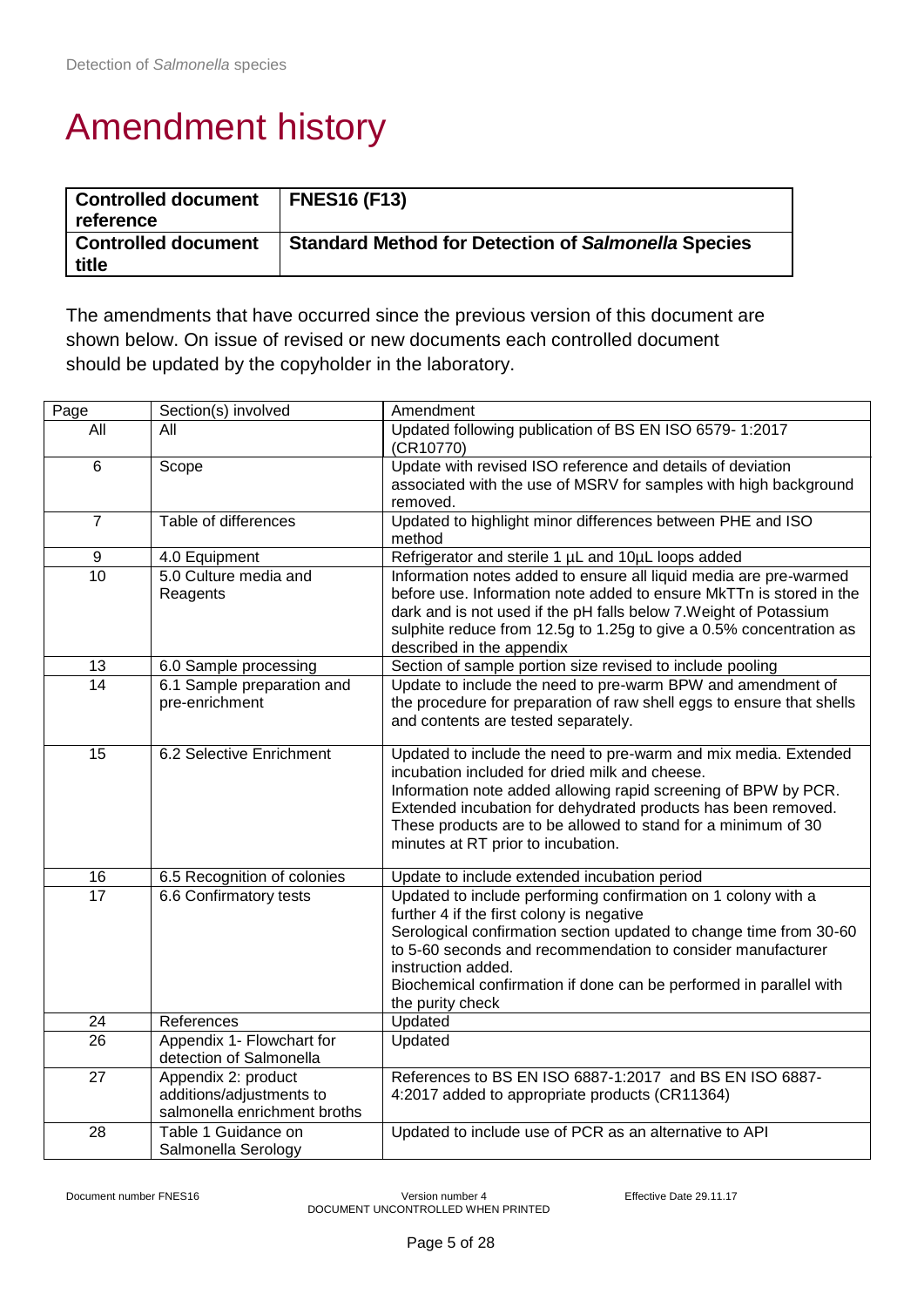## <span id="page-5-0"></span>Introduction

## <span id="page-5-1"></span>Scope

The method described is applicable to the detection of *Salmonella* species in all food types, including milk and dairy products, raw molluscan shellfish, raw shell eggs and to its detection in environmental samples such as swabs and cloths.

## <span id="page-5-2"></span>**Background**

*Salmonella* are a major cause of illness worldwide. The principle sources of these micro-organisms include poultry, eggs, raw meat and raw milk. Cross contamination of ready-to-eat (RTE) foods that are not subsequently cooked or are undercooked can lead to incidents of food poisoning. Contamination of RTE foods from the environment or from an infected food handler.

The presence of *Salmonella* species in ready-to-eat food is considered to be unsatisfactory and potentially injurious to health regardless of the level of contamination<sup>1,2,3</sup>. Isolation of *Salmonella* is therefore carried out by enrichment culture of a defined weight or volume of food, which is normally 25g. For environmental samples such as swabs and dish cloths, the entire sample is usually examined. A pre-enrichment resuscitation stage is incorporated, to allow the recovery of injured cells. The detection of *Salmonella* in food samples can be achieved by a variety of methods, and the method used can vary in success depending on the type of food being examined.

The method described here is based on BS EN ISO 6579-1:2017 and includes the method for detection of *Salmonella* Typhi and *S*.Parapyphi as detailed in Annex D of this standard<sup>4</sup>. This uses Rappaport Vassiliadis Soya Peptone Broth (RVS), which is highly effective for recovery of *Salmonella* from foods with a high level of background contamination and Muller Kauffmann Tetrathionate Novobiocin (MKTTn) broth for the isolation of serotypes of *Salmonella* that are inhibited by the constituents of RVS broth. Extensive trials have been performed to assess the efficacy of these media for the recovery of *S.* Typhi and *S*. Paratyphi, and it is recognised that the combination of these two selective media may not recover all strains. This method also includes the use of Selenite Cystine (SC) broth for samples in which *S.* Typhi and *S.*Paratyphi are specifically sought.

**Information note**: *S.* Typhi *and S.* Paratyphi *are Hazard Group 3 pathogens. Only laboratories with appropriate expertise, risk assessments, safety procedures and containment facilities should examine samples for these organisms.*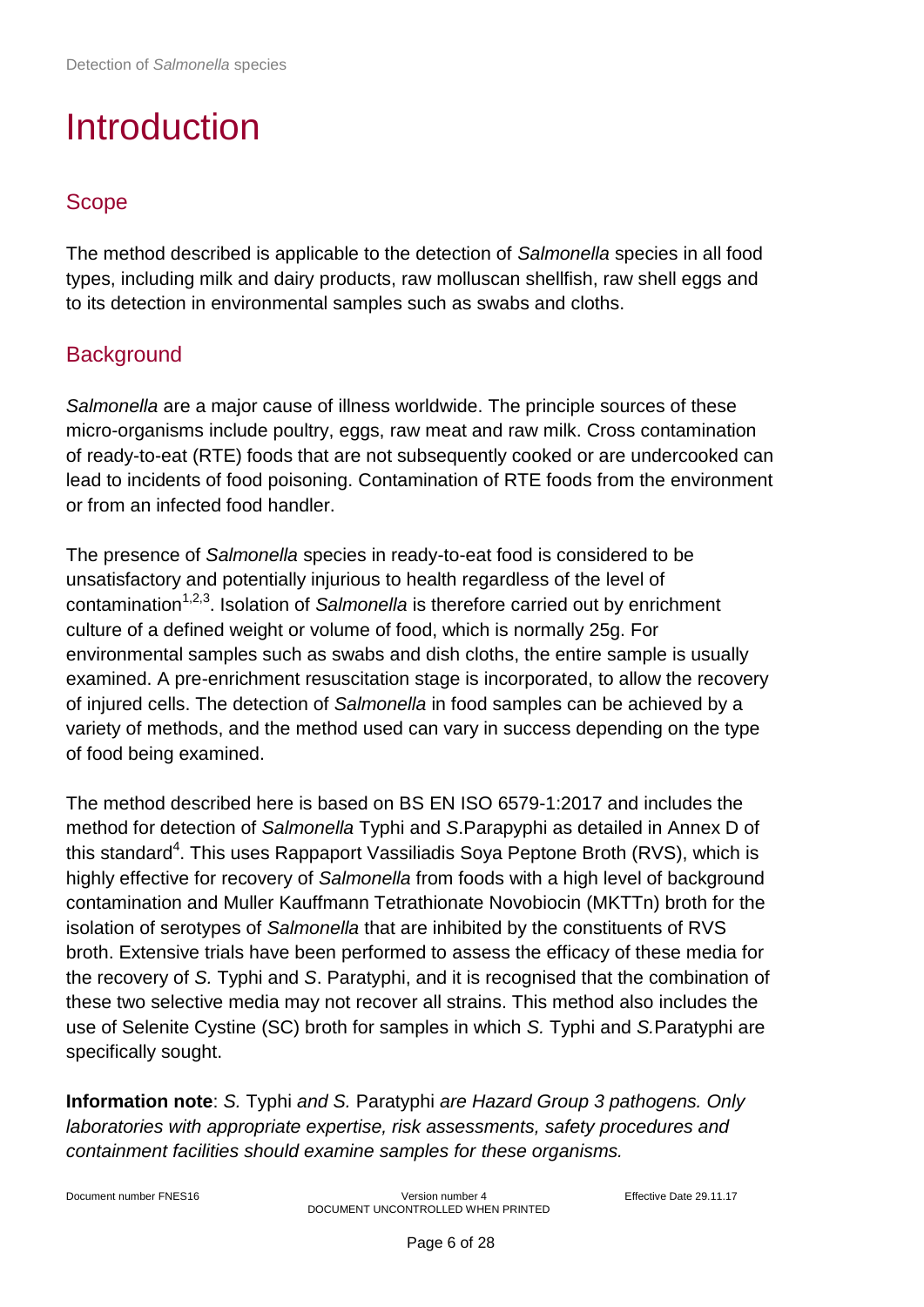Two isolation media are specified; these are Xylose Lysine Deoxycholate (XLD) agar and (modified) brilliant green agar (BGA). If *S.*Typhi or *S.* Paratyphi are being sought, Hynes Deoxycholate Citrate Agar (DCA) should also be used. This media does not contain a high concentration of brilliant green, which is thought to inhibit the recovery of some strains.

|                       | <b>PHE method FNES16</b><br>(F13)                                                                                                                                                                                                               | <b>BS EN ISO 6579-</b><br>1:2017 $4$                                                                                                                                                                    | <b>Justification for variation</b>                                                                                                                         |
|-----------------------|-------------------------------------------------------------------------------------------------------------------------------------------------------------------------------------------------------------------------------------------------|---------------------------------------------------------------------------------------------------------------------------------------------------------------------------------------------------------|------------------------------------------------------------------------------------------------------------------------------------------------------------|
| Scope                 | Includes instructions<br>for the preparation of<br>specific food types<br>including molluscan<br>shellfish and raw eggs<br>and detection of<br>Salmonella from swabs<br>and other<br>environmental<br>samples. Animal<br>faeces is not included | Animal faeces is<br>included                                                                                                                                                                            | Animal faeces is not tested at<br>PHE FW&E microbiology<br>laboratories.                                                                                   |
| Media and<br>Reagents | Modified semi-solid<br><b>Rappaport Medium</b><br>(MSRV) not used                                                                                                                                                                               | MSRV recommended<br>as an alternative to<br><b>RVS</b>                                                                                                                                                  | Participation in ISO ring trials<br>have shown comparable results<br>using both RV and MSRV.                                                               |
| Sample                | Test method only<br>sampling not included<br>in scope                                                                                                                                                                                           | Sampling section<br>included in ISO                                                                                                                                                                     | Sampling not dealt with as part<br>of this method. Sampling<br>performed by stakeholders                                                                   |
| Enrichment<br>Culture | PCR screening of BPW<br>recommended during<br>outbreak and incident<br>investigations                                                                                                                                                           | PCR screening of<br>enrichment cultures<br>not described                                                                                                                                                | Useful tool enabling rapid<br>screening of samples. Sub-<br>culture still performed and full<br>method used for samples to<br>isolate Salmonella bacteria. |
| Quality<br>control    | Control strain<br>Salmonella Nottingham                                                                                                                                                                                                         | Control strain<br>Specified in BS EN<br>ISO 11133:2014 <sup>5</sup><br>Salmonella Enteritidis<br>or Salmonella<br>Typhimurium however<br>alternative strains<br>permissible following<br>national rules | Use of alternative unusual<br>control strain to maximise<br>potential to detection of possible<br>cross contamination events<br>within the laboratory.     |

The table below gives details of the difference between this method and BS EN ISO 6579-1:2017. All differences are considered to be minor.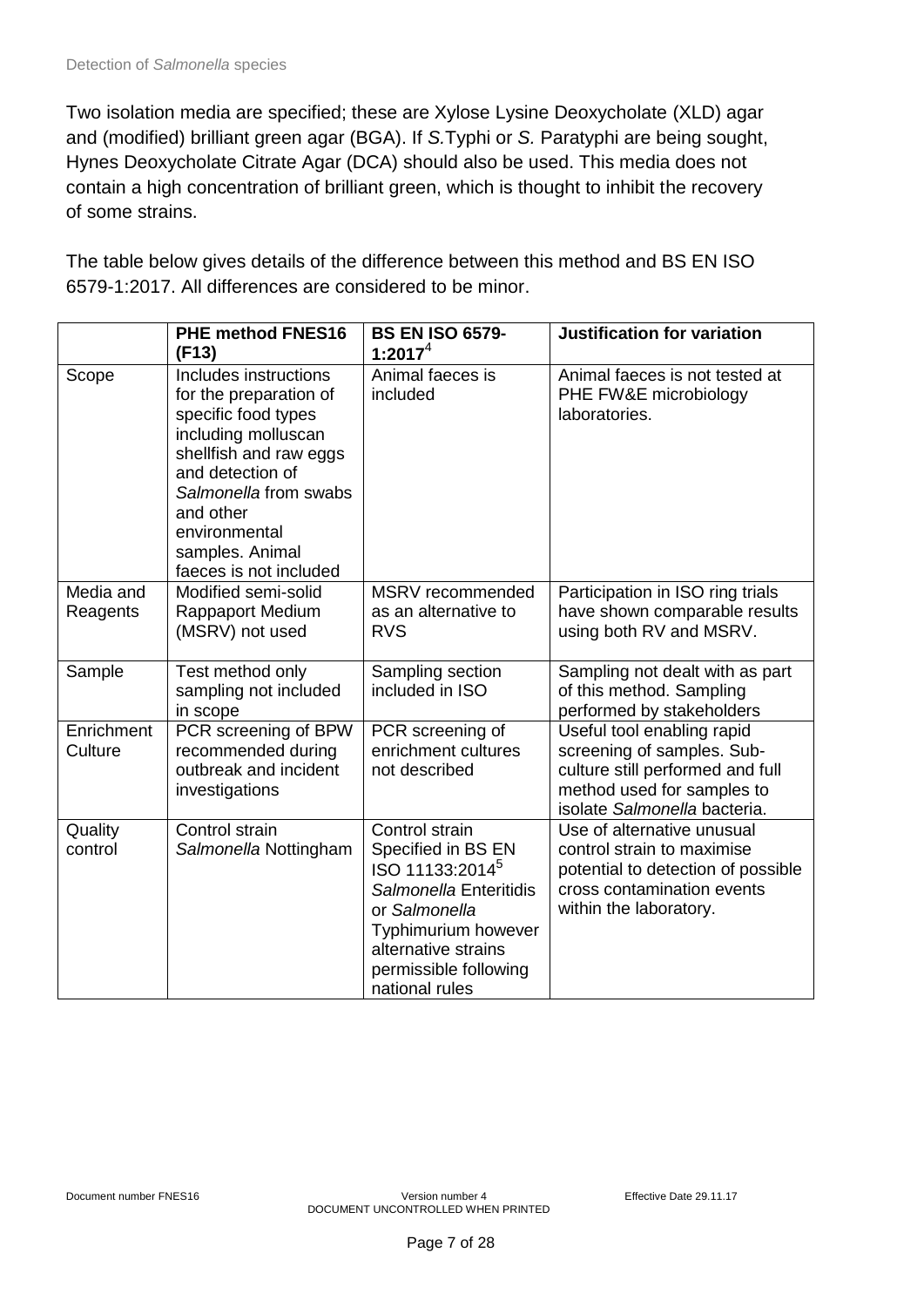# <span id="page-7-0"></span>1. Principle

The detection of *Salmonella* species in food and environmental samples from the food production environment involves pre-enrichment in a non-selective liquid medium with adjustments as necessary to enhance recovery from certain food types, enrichment in two selective liquid media, sub-culture onto each of two different selective solid media, and examination for colonies considered to be typical of *Salmonellae*. Confirmation of the colonies as *Salmonella* is performed using serological and biochemical and molecular tests. When investigation of samples for the presence of *S*. Typhi and *S.* Paratyphi is indicated an additional selective liquid media and selective solid media are also used.

## <span id="page-7-1"></span>2. Definitions

For the purposes of this method the following definitions apply:

### *Salmonella species*

Micro-organisms which form typical or less typical colonies on solid selective agar media and which display the biochemical and serological characteristics described in this method.

## *Detection of Salmonella species*

Determination of the presence or absence of these micro-organisms in a defined weight or volume of food, or in a swab, cloth or other environmental sample.

## <span id="page-7-2"></span>3. Safety considerations

## <span id="page-7-3"></span>3.1 General safety considerations

Normal microbiology laboratory precautions apply <sup>6</sup>.

All laboratory activities associated with this SOP must be risk assessed to identify hazards  $^{7,8}$ . Appropriate controls must be in place to reduce the risk to staff or other groups. Staff must be trained to perform the activities described and must be provided with any personal protective equipment (PPE) specified in this method. Review of this method must also include a review of the associated risk assessment to ensure that controls are still appropriate and effective. Risk assessments are site specific and are managed within safety organiser.

**Information Note:** Throughout this method hazards are identified using red text. Where a *means of controlling a hazard* has been identified this is shown in *green text.*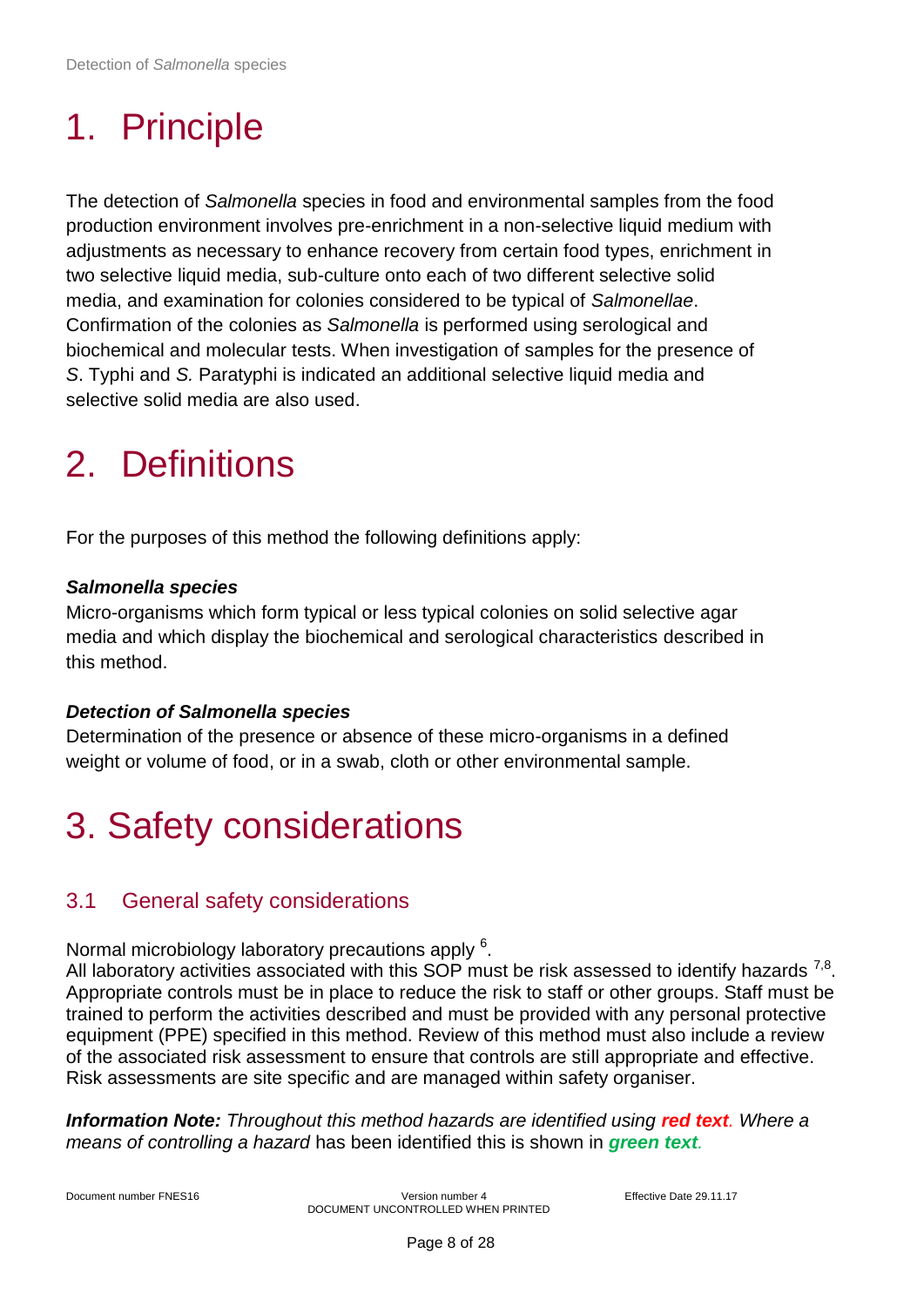## <span id="page-8-0"></span>3.2 Specific safety considerations

Salmonellae are pathogenic to man and therefore isolation and identification must be performed by trained laboratory personnel in a properly equipped laboratory and under the supervision of a qualified microbiologist. Care must be taken in the disposal and sterilisation of all test materials. Procedures involving sub-culturing from preenrichment and enrichment broths and handling of *Salmonella* cultures during identification procedures must be performed in a designated area of the laboratory. Selenium salts are used in the preparation of SC broth. They are toxic if ingested or inhaled and there is a possible risk of teratogenicity. Protective Gloves must be worn when handling this medium and it should not be handled by pregnant laboratory workers.

## <span id="page-8-1"></span>3.3 Laboratory containment

Most activities can be carried out in a Containment Level 2 (CL2) laboratory. Only laboratories with Containment Level 3 (CL3) facilities should examine samples for *S.* Typhi and *S.* Paratyphi. All procedures including sample preparation, subculture and identification must be performed in a CL3 laboratory by staff trained in the appropriate CL3 procedures. Disposable gloves must be worn during all procedures. Requests for the examination of *S.* Typhi and *S.* Paratyphi will occur rarely. In such cases it is accepted that an ongoing quality control programme is not necessary and that appropriate internal quality control (IQC) will be performed after the sample has been tested using the same media and equipment but ensuring complete segregation from the test sample<sup>8</sup>.

## <span id="page-8-2"></span>4. Equipment

Usual laboratory equipment and in addition:

- top pan balance capable of weighing to 0.1g
- aravimetric diluter (optional)
- stomacher
- pH meter (optional)
- pH indicator strips (range .5 7.5) and sterile inoculation sticks (optional)
- Vortex mixer
- incubator:  $37 \pm 1^{\circ}$ C and  $41.5 \pm 1^{\circ}$ C
- water bath:  $37 \pm 1^{\circ}$ C
- refrigerator:  $5 \pm 3^{\circ}$ C
- stomacher bags with closures (sterile)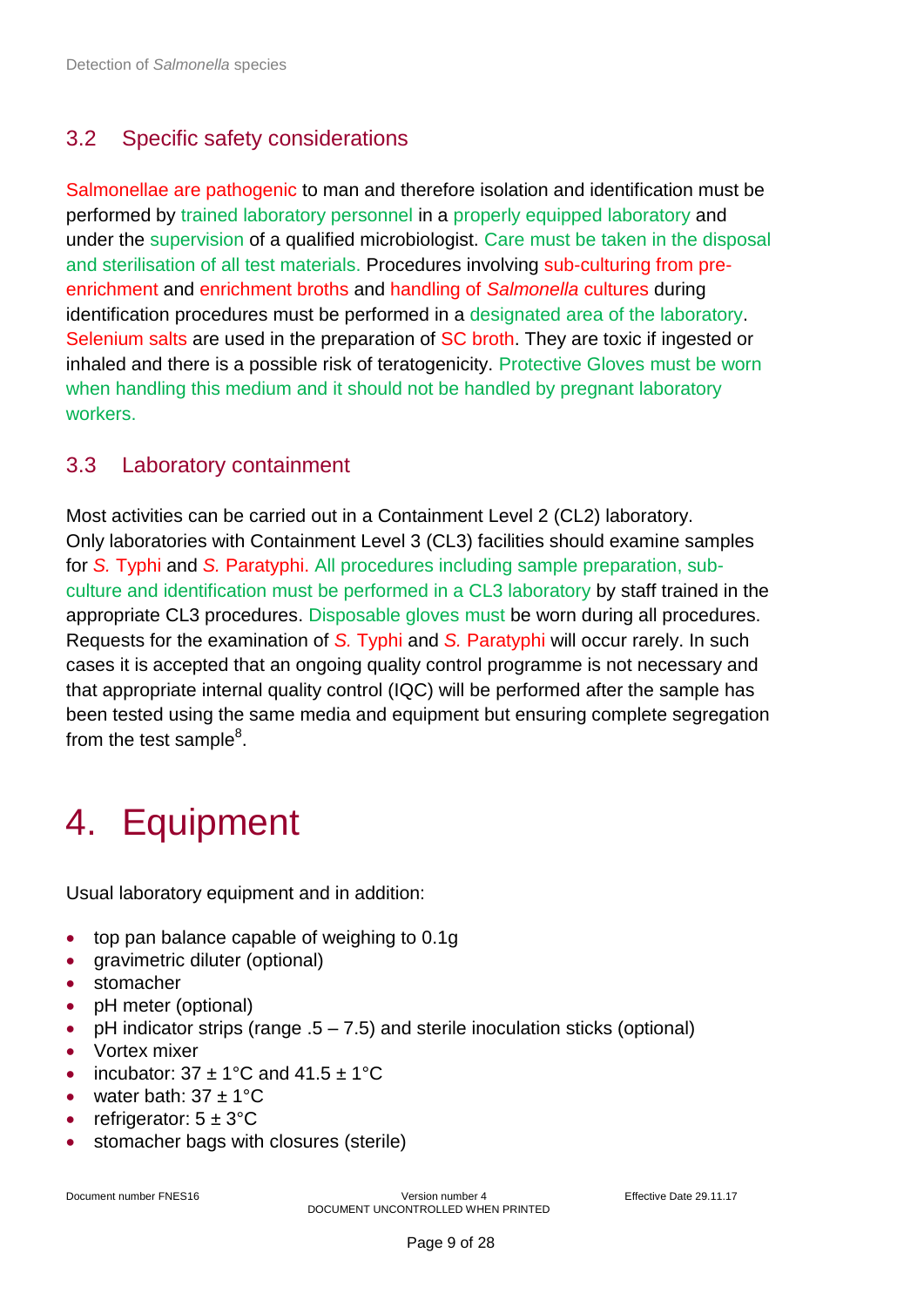- automatic pipettors and associated sterile pipette tips capable of delivering up to 1 mL and 0.1 mL volumes (optional)
- pipettes (sterile total delivery) 1 mL graduated in 0.1 mL volumes (optional)
- sterile 1 µL and 10 µL loops

**Information note:** *Due to the risks of cross-contamination single use equipment should be used for all subculture procedures. If disposable pipette tips are used these should contain a filter to prevent contamination of the pipettor, and the pipettor regularly decontaminated.* 

## <span id="page-9-0"></span>5. Culture media and reagents

Equivalent commercial dehydrated media may be used; follow the manufacturer's instructions.

*Buffered peptone water (ISO formulation)*

| Enzymatic digest of casein                | 10.0 <sub>q</sub> |
|-------------------------------------------|-------------------|
| Sodium chloride                           | 5.0 <sub>q</sub>  |
| Disodium hydrogen phosphate dodecahydrate | 9.0 <sub>q</sub>  |
| or anhydrous disodium hydrogen phosphate  | 3.5 <sub>q</sub>  |
| Potassium dihydrogen phosphate            | 1.5 <sub>q</sub>  |
| Water                                     | 1 I               |

pH 7.0  $\pm$  0.2 at 25°C

**Information note:** *BPW must be pre-warned to room temperature before use.*

*Rappaport Vassiliadis Soya Peptone Broth* (RVS)

| Soya peptone                   | 4.5 <sub>q</sub>   |
|--------------------------------|--------------------|
| Sodium chloride                | 7.2 <sub>q</sub>   |
| Potassium dihydrogen phosphate | 1.26 <sub>g</sub>  |
| Dipotassium hydrogen phosphate | 0.18q              |
| Magnesium chloride (anhydrous) | 13.58 <sub>q</sub> |
| Malachite green                | 36 mg              |
| Water                          |                    |

pH 5.2 ± 0.2 at 25°C

**Information note:** *RVS must be pre-warmed to room temperature before use.*

*Muller-Kauffmann Tetrathionate Novobiocin (MKTTn) broth*

| Meat extract               | 4.3 g |
|----------------------------|-------|
| Enzymatic digest of casein | 8.6 a |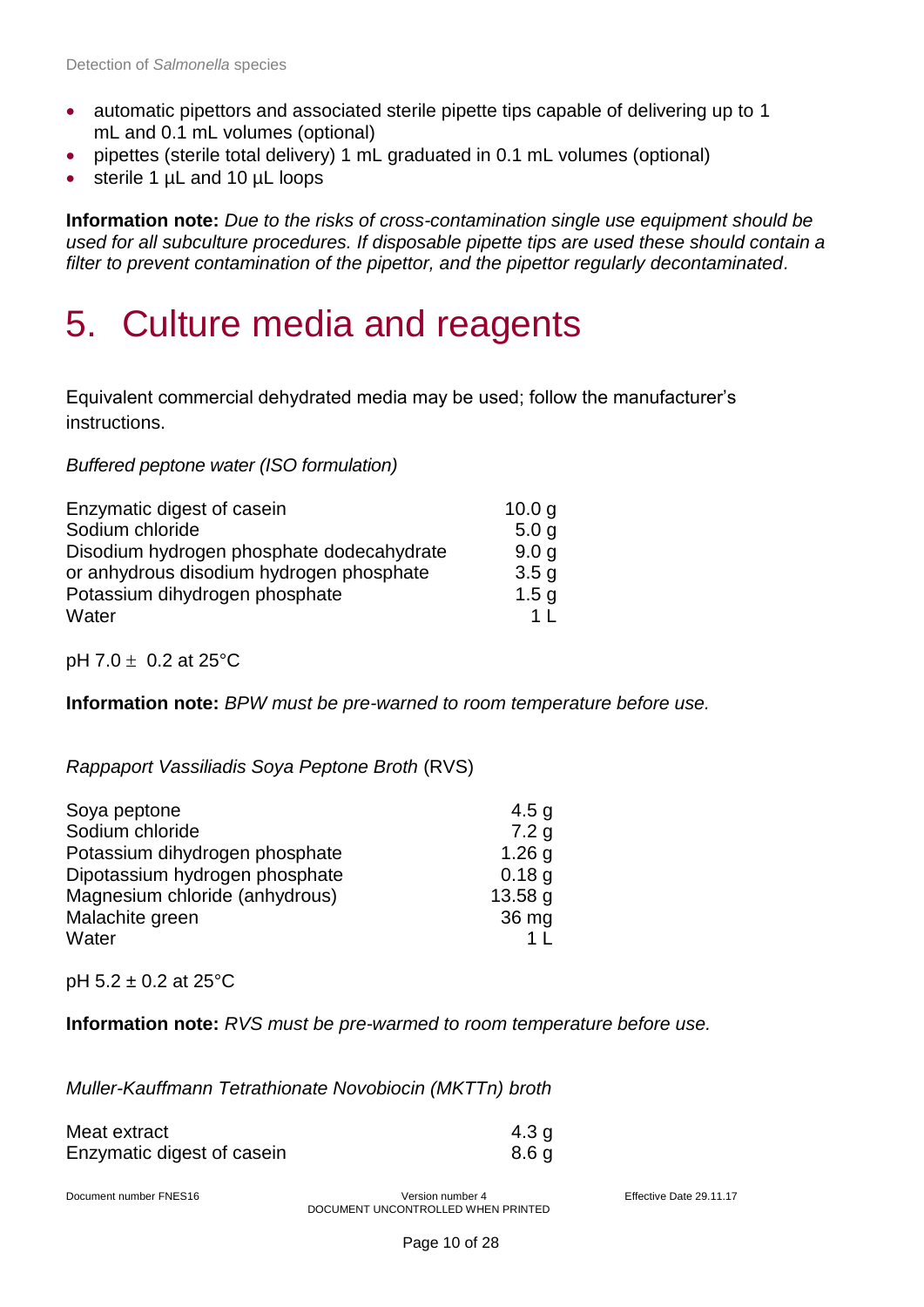| Sodium chloride                  | 2.6 <sub>g</sub>  |
|----------------------------------|-------------------|
| Calcium carbonate                | 38.7 <sub>g</sub> |
| Sodium thiosulphate pentahydrate | 47.8 <sub>g</sub> |
| Ox bile                          | 4.78 $q$          |
| <b>Brilliant green</b>           | 9.6 <sub>mg</sub> |
| <b>lodine</b>                    | 4.0 <sub>q</sub>  |
| Potassium iodide                 | 5.0 <sub>q</sub>  |
| Novobiocin (sodium salt)         | 0.04 <sub>g</sub> |
| Water                            |                   |

pH (of basal broth)  $8.2 \pm 0.2$  at  $25^{\circ}$ C

**Information note:** *MKTTn must be stored in the dark at 5°C. The pH can fall during storage and this product must not be used if the pH has dropped below 7. MKTTn must be mixed and pre-warmed before use.*

### *Selenite Cystine* (SC) *broth*

| Tryptone           | 5.0 <sub>q</sub>  |
|--------------------|-------------------|
| Lactose            | 4.0 <sub>q</sub>  |
| Disodium phosphate | 10.0 <sub>q</sub> |
| L-Cystine          | $10 \text{ mg}$   |
| Sodium biselenite  | 4.0 <sub>q</sub>  |
| Water              | 1 <sup>1</sup>    |

pH 7.0 ± 0.2 at 25°C

#### *Xylose lysine Desoxycholate* (XLD) *Agar*

| Yeast extract           | 3.0 <sub>g</sub> |
|-------------------------|------------------|
| L-lysine hydrochloride  | 5.0 <sub>q</sub> |
| Xylose                  | 3.75g            |
| Lactose                 | 7.5 <sub>g</sub> |
| <b>Sucrose</b>          | 7.5 <sub>g</sub> |
| Sodium desoxycholate    | 1.0 <sub>g</sub> |
| Sodium chloride         | 5.0 <sub>q</sub> |
| Sodium thiosulphate     | 6.8 <sub>g</sub> |
| Ferric ammonium citrate | 0.8 <sub>g</sub> |
| Phenol red              | 80 mg            |
| Agar                    | 12.5 g           |
| Water                   |                  |

pH 7.4 ± 0.2 at 25°C

### *Brilliant Green Agar (modified)* (BGA)

#### Meat Extract 5.0 g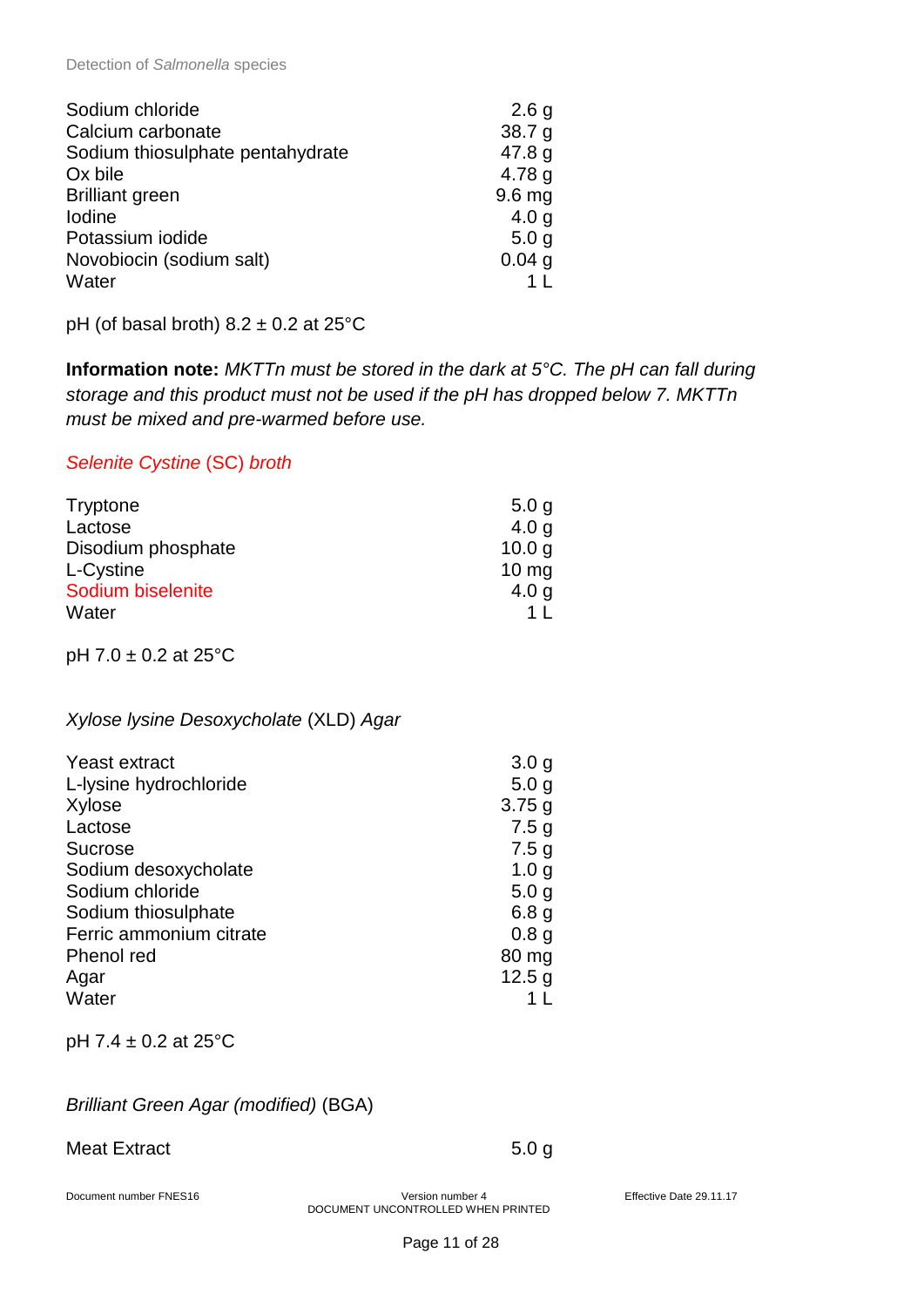Detection of *Salmonella* species

| Peptone                     | 10.0 <sub>g</sub> |
|-----------------------------|-------------------|
| Yeast extract               | 3.0 <sub>q</sub>  |
| Disodium hydrogen phosphate | 1.0 <sub>q</sub>  |
| Sodium dihydrogen phosphate | 0.6 <sub>g</sub>  |
| Lactose                     | 10.0 <sub>q</sub> |
| <b>Sucrose</b>              | 10.0 <sub>q</sub> |
| Phenol red                  | 0.09 <sub>q</sub> |
| <b>Brilliant green</b>      | 4.7 mg            |
| Agar                        | 12.0 <sub>g</sub> |
| Water                       |                   |
|                             |                   |

pH 6.9 ± 0.2 at 25°C

## *Hynes Deoxycholate Citrate Agar (DCA)*

| Peptone                 | 17.0 g            |
|-------------------------|-------------------|
| Lactose                 | 10.0 <sub>q</sub> |
| Sodium citrate          | 5.0 <sub>q</sub>  |
| Sodium thiosulphate     | 2.5 <sub>g</sub>  |
| <b>Bile Salts</b>       | 2.0 <sub>q</sub>  |
| Ferric ammonium citrate | 1.0 <sub>q</sub>  |
| Neutral red             | $0.025$ g         |
| Agar                    | 14.0 <sub>q</sub> |
| Water                   |                   |

pH 7.2 ± 0.2 at 25°C

## *MacConkey Agar (MA)*

| <b>Bile salts</b>          | 5.0 <sub>q</sub>  |
|----------------------------|-------------------|
| Enzymatic digest of casein | 20.0 <sub>q</sub> |
| Lactose                    | 10.0 <sub>q</sub> |
| Sodium chloride            | 5.0 <sub>q</sub>  |
| Neutral red                | 75 mg             |
| Agar                       | 12.0 <sub>q</sub> |
| Water                      |                   |

pH 7.4 ± 0.2 at 25°C

### *Nutrient Agar (NA)*

| Meat extract                       | 1.0 a             |
|------------------------------------|-------------------|
| Enzymatic digest of animal tissues | 5.0 <sub>a</sub>  |
| Agar                               | 12.0 <sub>q</sub> |
| Water                              |                   |

#### pH 7.0 ± 0.2 at 25°C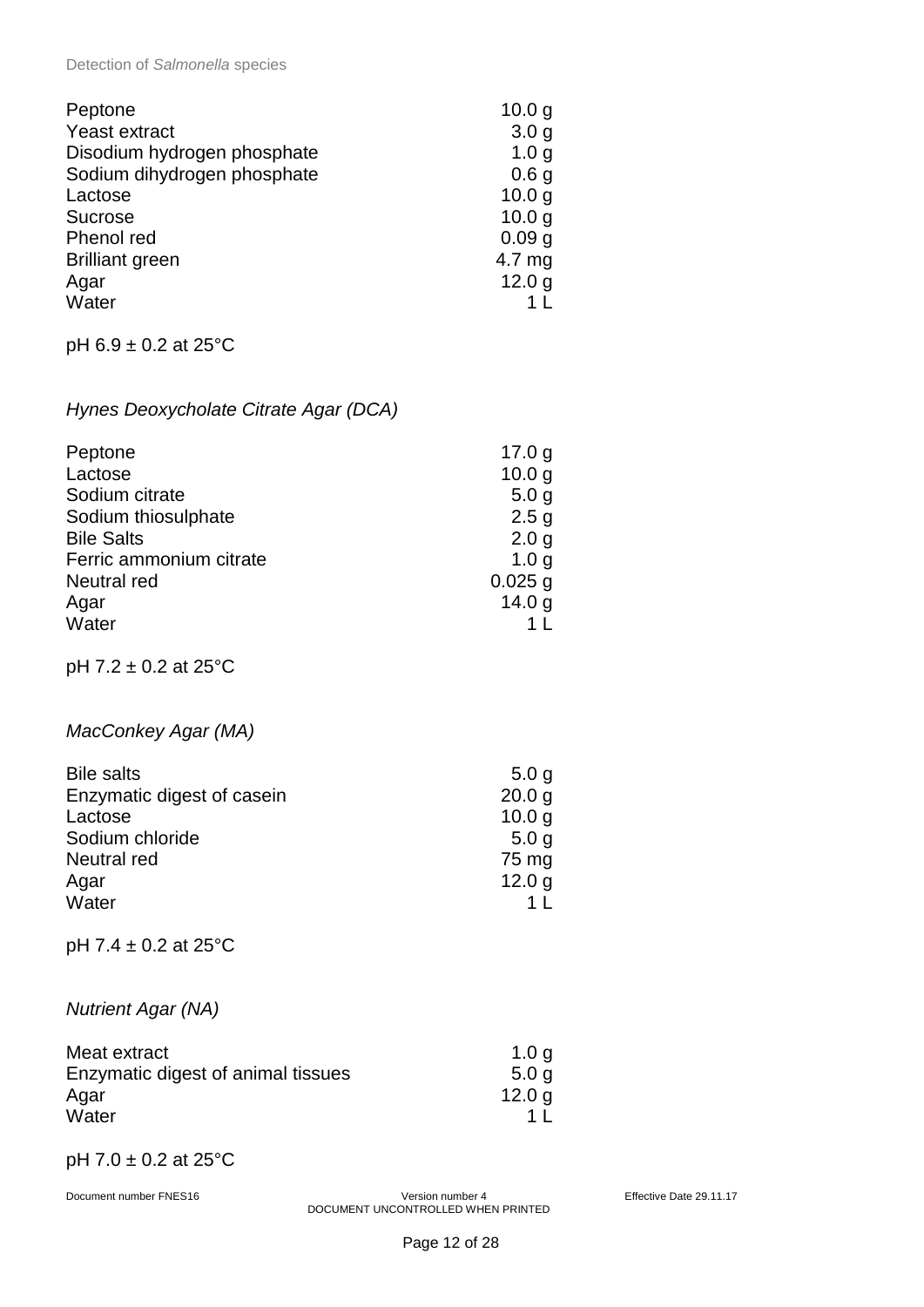*Physiological Saline solution*

Sodium chloride 8.5 g Water **1** L

pH 7.0 ± 0.2 at 25°C

*Slopes of nutrient agar*

*Sterile water*

*Columbia agar base with 5% horse blood.*

**Information note:** *Addition of the substances described below to BPW may be required when testing some foods as described in the Appendix.*

Surfactant *eg;* Tergitol 7, Sorbitan monooleate (Tween 80); Triton 100 (as required) 10% Potassium sulphite solution; add 1.25 mL to 25 g sample homogenate (as required) Skimmed milk powder; antibiotic free, 100 g per L of BPW or 2.5g to 25g sample homogenate to give final concentration 10% (as required) Casein (not acid casein); final concentration 5% (as required) Double strength BPW (as required) 1 M Sodium hydroxide solution 1 M Hydrochloric acid solution

*Serological reagents for identification of Salmonella species to group level (PSO, O4, O6,7, O8, O9, O3,10, O16, Vi , PSH)*

*Biochemical gallery eg BioMerieux API 20E test kit*

*PCR testing reagents and extraction kits Reagents as specified in FNES42 (M1)<sup>9</sup> , FNES43 (M2) 10 and FNES44 (M3) 11 are used*

## <span id="page-12-0"></span>6. Sample processing

This method is capable of isolation of very low numbers of *Salmonella* from foods and environmental samples. Procedures must be in place to avoid cross contamination of samples and guidance on how to prevent cross contamination is available<sup>12</sup>.

Typically 25 g of sample is examined, however, smaller or larger amounts of sample (*eg* 10g or 100 g) can be examined provided the sample to dilute ratio is maintained at 1:9. This may be of particular value during investigations of food where the amount of *Salmonella* present is likely to be low or during outbreak investigations. When more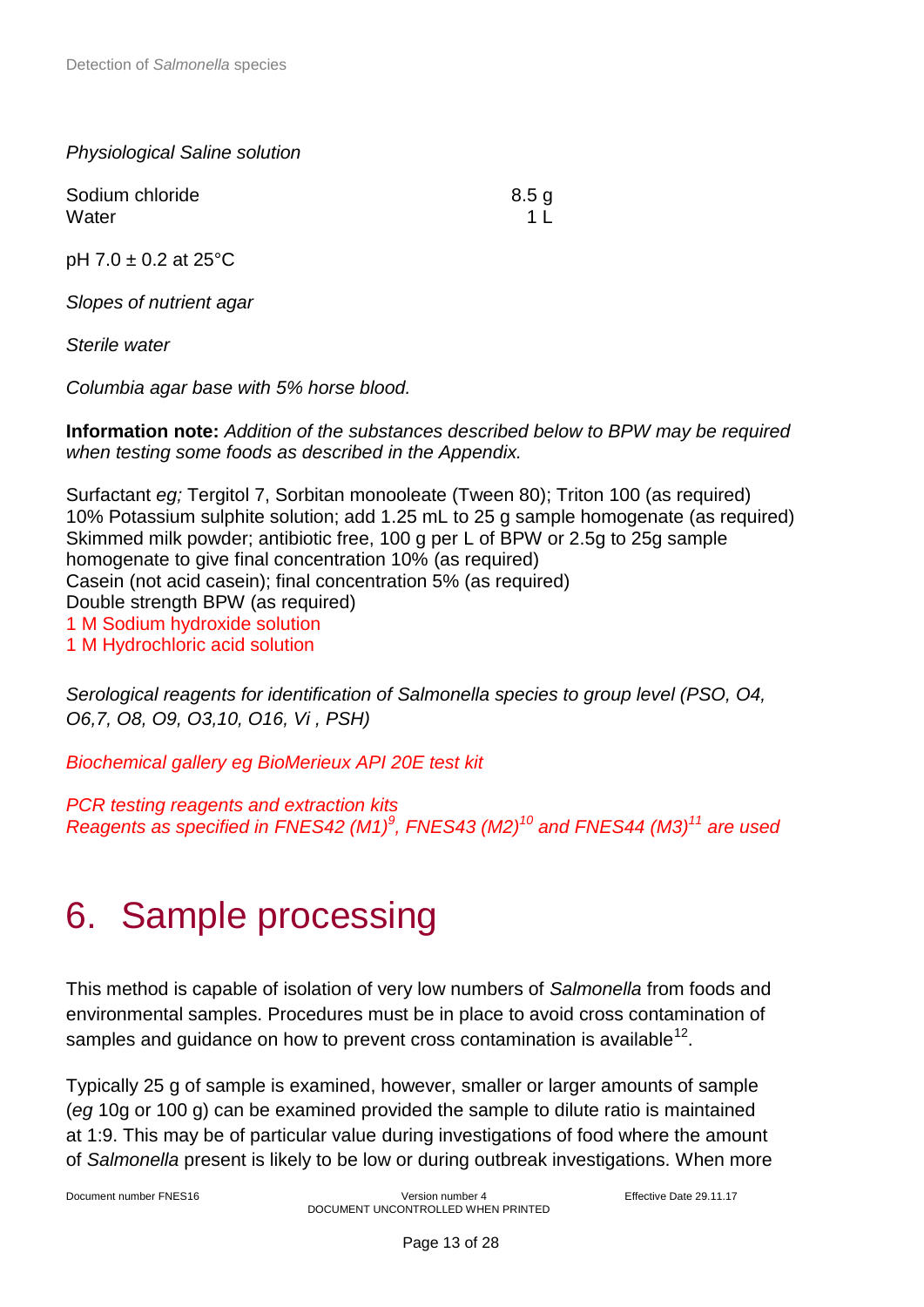than one 25g test portion from a specified product is to be examined and when evidence is available that combining test portions does not affect the result for that particular food, the test portions can be pooled<sup>20</sup>.

## <span id="page-13-0"></span>6.1 Sample preparation and pre-enrichment

## *Food samples*

Prepare the sample using the procedure described in National Standard Method FNES26 (F2) - Preparation of samples and dilutions, plating and sub-culture<sup>12</sup>. Using sterile instruments and aseptic technique, weigh a representative 25 g sample of each food into a sterile stomacher bag with wire closures. Add 9 times that weight or volume of buffered peptone water (BPW) pre-warmed to room temperature. Avoid touching the inside of the bag with the hands.

If the amount of food or dairy product available is less than 25 g or 25 mL maintain the sample: diluent volume at 1:9 (1 in 10). Examination of smaller amounts is also appropriate for low density products such as herbs. Preparation of a one in 20 homogenate may be necessary for certain dehydrated products such as dried herbs and vegetables. Ensure that free liquid is present after rehydration. With some food products the pre-enrichment broth requires additions or adjustments as shown in the appendix. For highly acidic or alkaline samples the pH of the sample suspension must be checked and adjusted if necessary to 6.5-7.0 before incubation; the pH of the preenrichment broth should not drop below 4.5 during incubation. The use of double strength BPW may assist in preventing this. For very hard products such as dog chews made of hide which cannot be subdivided add sufficient BPW to cover the sample completely.

**Information note**: *Modification of the sample preparation procedure is required for some food types ie addition or adjustment to the pre-enrichment broth. Details of the adjustments required for particular foods are described in the Appendix* and in  $FNES26<sup>12</sup>$ .

Homogenise for between 30 seconds and 3 minutes in a stomacher. The homogenisation time required will depend on the manufacturer instructions and the type of sample being examined.

## *Raw Molluscan Shellfish*

For molluscan shellfish follow the sample preparation procedures described in CEFAS Standard Method Enumeration of *Escherichia coli* in bivalve molluscan shellfish by the most probable number (MPN) technique (based on ISO 16649-3)<sup>14</sup> to obtain a 1 in 3 slurry of shellfish flesh. This 1 in 3 slurry is used for *Salmonella* testing by adding 75 g of slurry to 175 mL of BPW so as to obtain a 10<sup>-1</sup> dilution of a representative shellfish sample.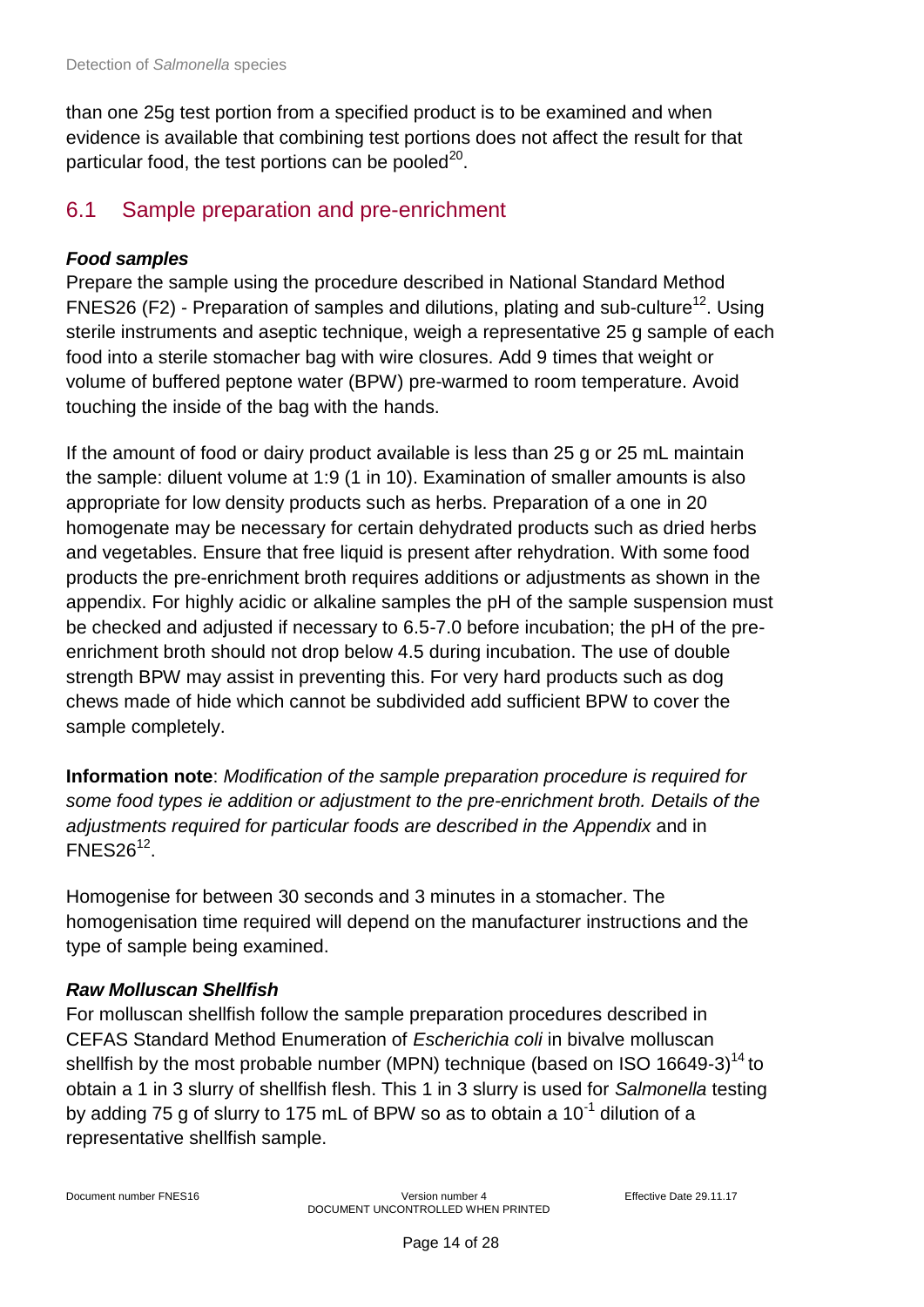### *Raw Shell Eggs*

Raw shell eggs are usually examined in batches of 6 eggs. It is advisable to use double bags to prevent leakage due to risk of bag puncture by egg shells. Egg contents and shells must be tested separately. Aseptically break the eggs and transfer the contents of the eggs into a tared stomacher bag with closures. Place the egg shells in a separate bag with closures. Add an equal volume of BPW to the contents and sufficient BPW to cover the shells to give an approximate 10<sup>-1</sup> dilution. Mix carefully by hand for a minimum of 2 minutes.

### *Whole raw chicken*

Whole raw chickens can be examined for *Salmonella* species using a combined neckskin and rinse sample. Using aseptic technique, remove 25 g of neck skin from the chicken and transfer to a tared stomacher bag. Place the whole carcase into a large bag and weigh. Add half this weight of BPW to the bag and use this BPW to wash the surface of the chicken for at least one min ensuring the internal and external surfaces are rinsed. Transfer 25 mL of the rinse fluid to the stomacher bag containing the neck skin and add 200 mL of BPW. Homogenise for between 30 seconds and 3 minutes in a stomacher. The homogenisation time required will depend on the manufacturer instructions and the type of sample being examined.

## *Swabs and other environmental samples*

For swabs and environmental samples including cloths refer to PHE Standard Method FNES4 (E1) - Detection and Enumeration of Bacteria in Swabs and Other Environmental Samples<sup>15</sup>. Ensure ample coverage with pre-warmed BPW even after absorption such that an approximate 10<sup>-1</sup> dilution is achieved.

Place all enrichment cultures in an incubator at  $37 \pm 1^{\circ}$ C for  $18 \pm 2$  h. For dehydrated foods allow the sample to stand at room temperature for 30 minutes prior to incubation.

## <span id="page-14-0"></span>6.2 Selective enrichment

After incubation pre-enrichment broths must be sub-cultured to selective enrichment broths. This procedure must be carried out so as to avoid cross contamination between samples and should be carried out in a designated laboratory area.

Sub-culture 0.1 mL of the pre-enrichment culture to 10 mL of RVS pre-warmed to room temperature. Place in an incubator at  $41.5 \pm 1^{\circ}$ C for  $24 \pm 3$  h. For shell eggs, dried milk and cheese or samples likely to contained environmentally stressed organisms, re-incubate the RVS broth for a further 24 h. Care should be taken that the maximum incubation temperature of 42.5°C is not exceeded.

Also transfer 1 mL of the pre-enrichment culture to 10 mL of MKTTn that has been thoroughly mixed and pre-warmed to room temperature. Place in an incubator at 37  $\pm$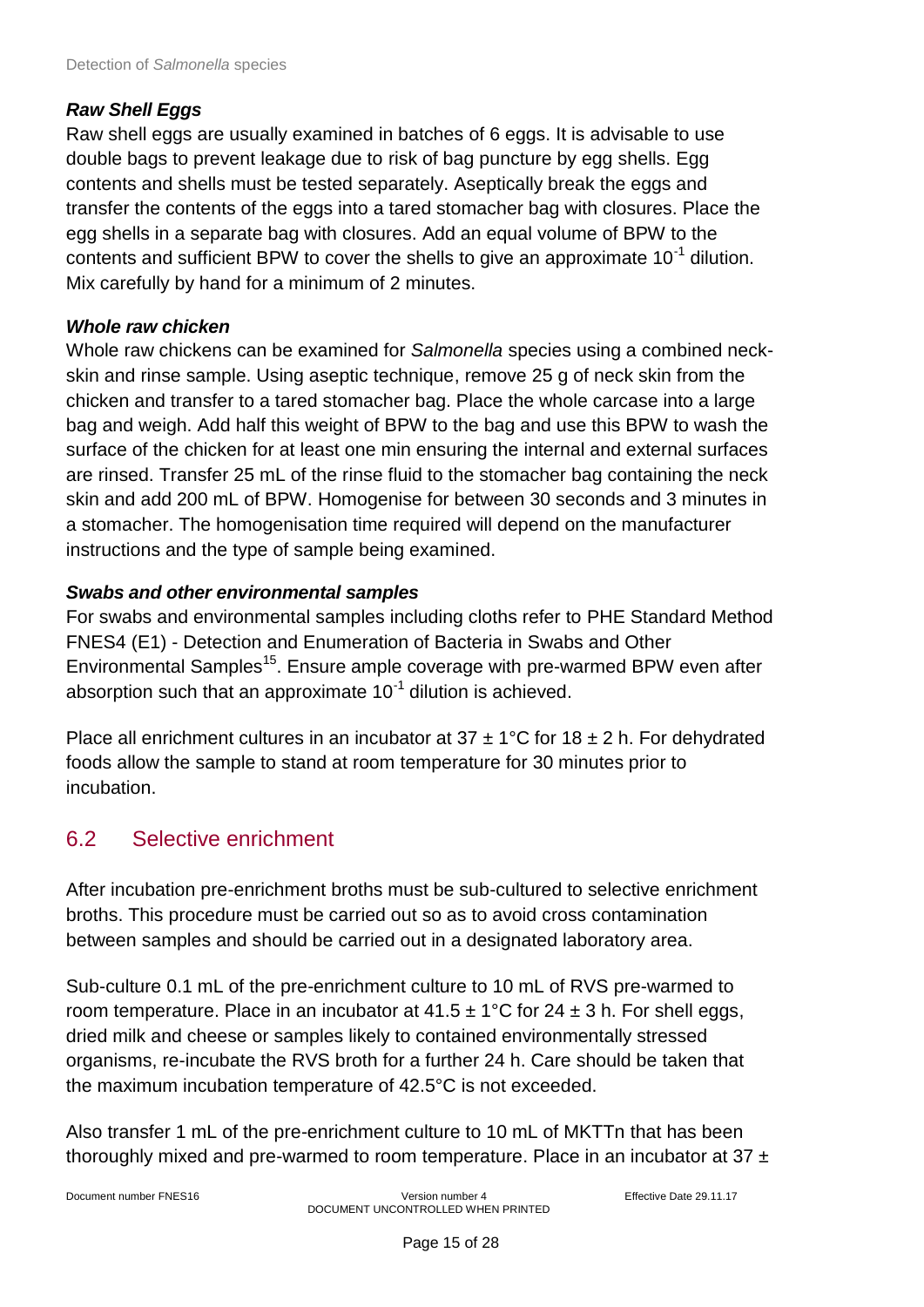1 °C for 24  $\pm$  3 h. For shell eggs, dried milk and cheese or samples likely to contained environmentally stressed organisms, re-incubate the MKTTn for a further 24 h.

**Information note:** *Where rapid screening of the sample is indicated (eg outbreak or incident investigations) PCR screening of the enrichment broth can be performed. Transfer 1mL of the enrichment broth to a nuclease free tube. Heat treat the broth at 95<sup>o</sup>C for 15 minutes, allow to cool and extract the DNA following method FNES42 (M1)<sup>9</sup> . Following extraction add 30 µL of extracted sample to lyophilised real time PCR assay tubes as described in Standard Method FNES43(M2)<sup>10</sup>. The positive control described in Standard Method FNES45 (M4)<sup>16</sup> should be included in each real time PCR assay.*

## <span id="page-15-0"></span>6.3 Subculture to selective media

Following incubation sub-culture the selective enrichment cultures to pre-warmed XLD and to BGA media using a 10 µL loop and using a separate sterile stick or loop streak out to obtain discrete colonies. Place in an incubator at  $37\pm1^{\circ}$ C for  $24\pm3$  h. Re-incubate negative plates from raw shell eggs, dried milk and cheese samples that are likely to contained environmentally stressed organisms for a further  $24 \pm 3$  h.

## <span id="page-15-1"></span>6.4 Procedure for S.Typhi and S. Paratyphi

In addition to the procedure described in 6.2 above, subculture 1 mL of the incubated BPW to 10 mL of selenite cystine broth (SC).

Place in an incubator set at  $37\pm1^{\circ}$ C for  $48\pm3$  h. After  $24\pm3$  h and  $48\pm3$  h subculture the SC to XLD, BGA and Hynes DCA. Place all plates in an incubator at  $37\pm1\degree$ C for  $24\pm3$  h.

## <span id="page-15-2"></span>6.5 Recognition of colonies

After 24± 3 h and after 48± 3 h if extended incubation has been applied, examine the selective agar plates for typical and atypical colonies of *Salmonella*.

## *XLD*

*Salmonella* ferment xylose, normally decarboxylate lysine, and produce hydrogen sulphide. Characteristic colonies are red with black centres. Isolated colonies may appear yellow with black centres. *Salmonella* species that produce little or no hydrogen sulphide *eg: S*. Typhi, *S*. Senftenberg, *S.* Pullorum grow as red colonies with or without black centres. Red colonies may also be produced by some strains of *Proteus* species and *Pseudomonas* species. Strains of *S*. Paratyphi A do not decarboxylate lysine and so appear as yellow colonies usually with a black centre. Lactose fermenting strains may also appear yellow with or without black centres.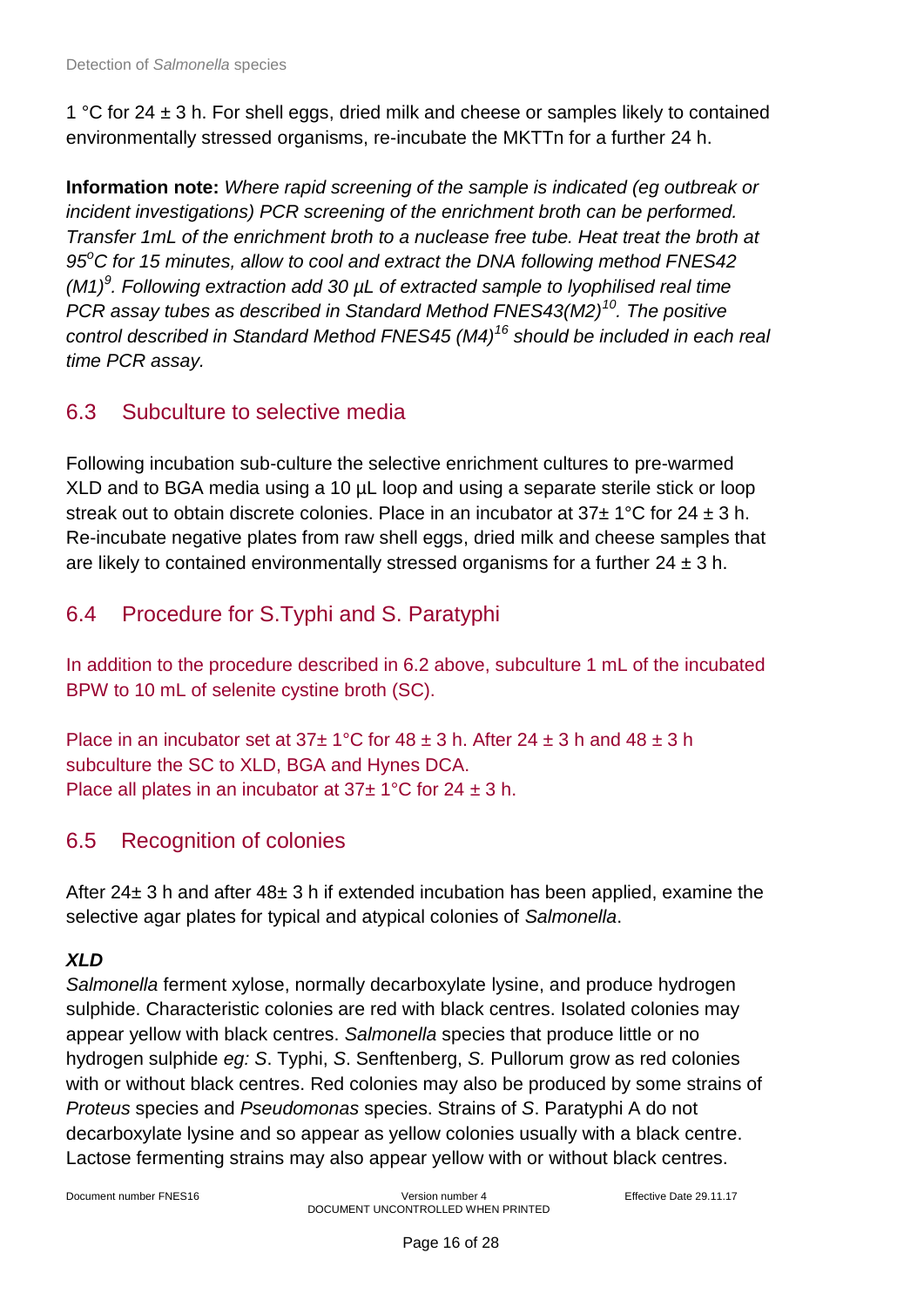## *BGA*

*Salmonella* species do not normally ferment sucrose or lactose and produce red colonies surrounded by a bright red medium. Red colonies may also be produced by some strains of *Proteus* species and *Pseudomonas* species.

## *Hynes DCA*

*S*.Typhi and *S*. Paratyphi produce colourless colonies with or without a black centre.

**Information note:** *All strains of S .Typhi and S. Paratyphi other than S. Paratyphi A are lysine positive. Production of black colonies due to hydrogen sulphide on XLD and Hynes DCA is variable. S. Typhi may not grow on XLD. Strains of S. Typhi and S. Paratyphi may not grow on BGA.*

## <span id="page-16-0"></span>6.6 Confirmatory tests

A typical colony (see above) from one plate must be subjected to serological and biochemical confirmation or colony confirmation by PCR. The extent of testing may be reduced once the presence of *Salmonella* is established (see below).

For routine samples and using a 1 µL disposable plastic loop, pick a suspect *Salmonella* colony from any one of the selective agar plate/broth combinations (MKTTn/ BGA, MKTTn/ XLD, RVS/BGA or RVS/XLD) and sub-culture onto MacConkey (MA) and nutrient agar (NA) plates. If confirmation tests from the initial colony are negative pick further colonies up to a total of 5 per sample.

If confirming using PCR the loop used for sub-culture is carefully emulsified in 0.5 mL of PCR grade water. All picks from a sample (up to 5 colonies) can be emulsified in the same tube. Place NA and MA plates in an incubator at  $37 \pm 1^{\circ}$ C for  $21 \pm 3$  h.

## *Colony confirmation using PCR (optional)*

Following method FNES44 ( $M3<sup>11</sup>$ ) heat treat the PCR grade water with emulsified colonies at  $95^{\circ}$ C for 15 minutes, allow to cool and add 30  $\mu$ L of heat-treated bacterial suspension to lyophilised real time PCR assay tubes as described in Standard Method FNES43 (M2)<sup>10</sup>. The positive control described in Standard Method FNES45  $(M4)$ <sup>16</sup> should be included in each real time PCR assays.

## *Serological confirmation*

Identification of specific lipopolysaccharide ('O') and flagella ('H') antigens on the surface of presumptive *Salmonella* isolates using specific antisera is carried out prior to biochemical identification. Live cultures of *Salmonella* are used and care must be taken to avoid infection or cross contamination. Serology must be performed in a designated area of the laboratory. Table 1 and the Appendix provide guidance on serological testing.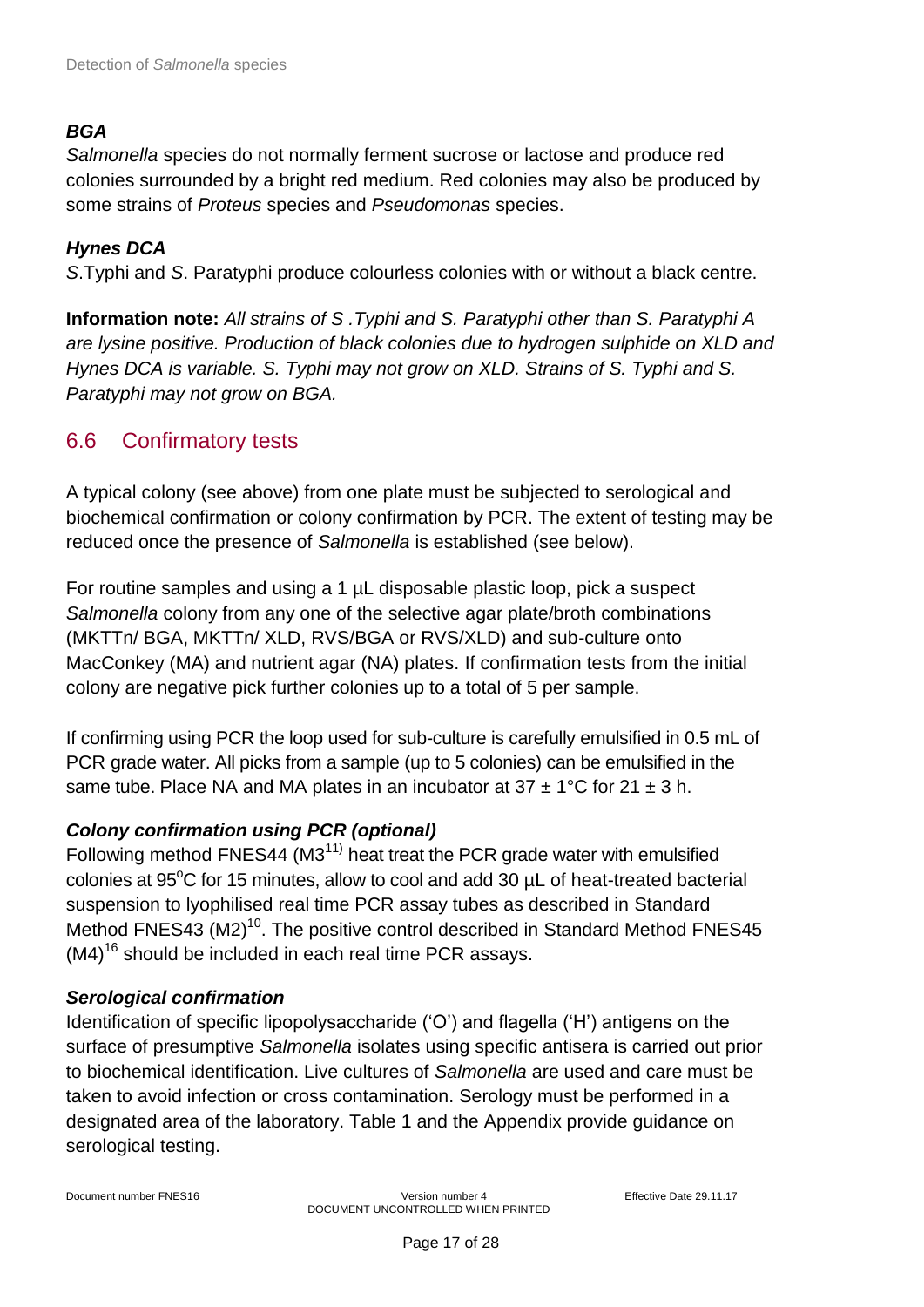Carry out an oxidase test from NA plates on non-lactose fermenting colonies. On MA non-lactose fermenting colonies appear as colourless colonies. *Salmonella* species are oxidase negative. Sub-culture non-lactose fermenting, oxidase negative colonies from NA to slopes of NA. Ensure that some water of condensation is present at the base of the slope; if none is present add a few drops of sterile water to the container prior to inoculation. Inoculate the colony into the water of condensation and streak up the slope. Incubate at  $37 \pm 1^{\circ}$ C for  $5 \pm 1$  h, or overnight if insufficient growth is evident.

## *Auto-agglutination*

Wearing gloves and using the growth from the slope and condensate of the NA slope, prepare a saline suspension on a slide using a loop full of saline and a loop full of growth. Rock the slide gently for 5-60 seconds or according to the manufacturer instructions.

If auto-agglutination occurs with any non-lactose fermenting colony type proceed to biochemical confirmation. If auto-agglutination does not occur proceed with further serological testing.

## *Polyvalent 'O' and 'H' Antigens*

Add a loop full of saline, a loop full of polyvalent 'O' and a loop full of polyvalent 'H' antisera to a slide. Using the growth from the slope and the condensate prepare a saline suspension adjacent to loop full of saline. Using growth from the slope prepare a saline suspension adjacent to the 'O' antisera and using growth from the condensate prepare a saline suspension adjacent to the 'H' antisera. Using separate sterile loops mix the saline suspension with the antisera and rock the slide gently for 5-60 seconds and according to the manufacturer instructions.

## *Grouping*

If good agglutination occurs in the specified time with the polyvalent antisera in the absence of auto-agglutination carry out further tests to identify the *Salmonella* to a least group level using specific 'O' antisera as shown in Table 1.

The first isolate must be serologically typed as comprehensively as possible, determining the 'O' group. All subsequent isolates must be serotyped to determine if they are the same 'O' Group. If the slide agglutination reactions indicate that subsequent isolates differ serologically from the first isolate, then further serological testing must be performed as this may indicate the presence of a mixed population of *Salmonella* serotypes in the sample. Some *Salmonella* species may give agglutination with polyvalent 'H' antisera but not with polyvalent 'O' antisera. This could be due to the presence of antigens not included in the polyvalent 'O' antiserum or to the masking of 'O' antigens by capsular antigens. Such isolates must either be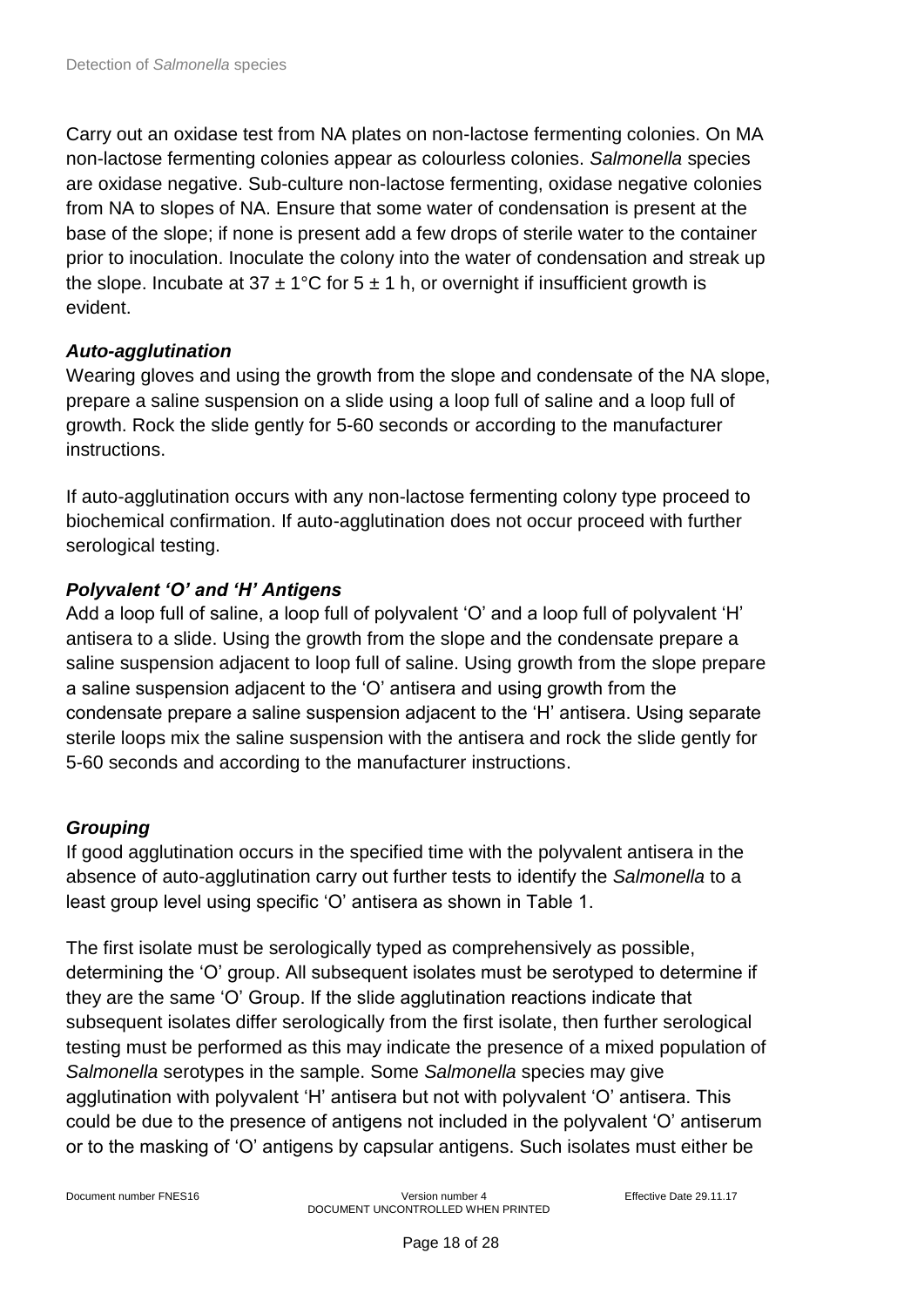tested with individual 'O' antisera or, Vi antiserum if *S*. Typhi is suspected. Some organisms *eg Citrobacter* spp can give rise to positive poly O but negative poly H serology. Further biochemical or PCR confirmations must be performed on these isolates.

**Information note:** *If isolation of S. Typhi or S. Paratyphi is suspected based on the serological reactions all cultures and the sample must be transferred immediately to CL3 and all further work carried out in an MSC.*

### *Biochemical confirmation*

Biochemical confirmation using API 20 E must be carried out on suspect colonies that auto-agglutinate or give agglutination with any of the polyvalent 'O' or 'H' antisera. If all colonies have the same morphology and exhibit the same serological reactions perform API on one pick only.

Where the colony morphology and/ or serology is different perform colony confirmation using PCR or an API on each colony type. In addition PCR or biochemical confirmation may be performed where colonies that are very typical of *Salmonella* fail to cause agglutination with any antisera.

If well isolated colonies (of a pure culture) are available on the selective plating media, the biochemical confirmation can be performed in parallel with the purity check of the colony taken from the selective agar medium. Only biochemical results from cultures shown to be pure can be reported and further testing may be necessary if purity is not achieved.

## *API 20E biochemical kit*

Disposable gloves should be worn while carrying out this procedure. Follow the manufacturer's instructions. After inoculation a purity check must be performed by plating out for single colonies on CBA.

Incubate at  $37 + 1^{\circ}$ C for  $21 + 3$  h.

After incubation it will be necessary to add reagents to the API 20E test strip. Disposable gloves must be worn and reagents must be added in a fume hood or MSC.

Acceptable profiles are good, very good or excellent identification with a percentage of identification ≥ 90% and a T index ≥ 0.25. If a doubtful or unacceptable profile is obtained recheck the purity; if pure and the presence of *Salmonella* remains a possibility, send the strain to the reference laboratory for further identification. If biochemical results exclude the presence of *Salmonella* and the strain is pure no further action is required.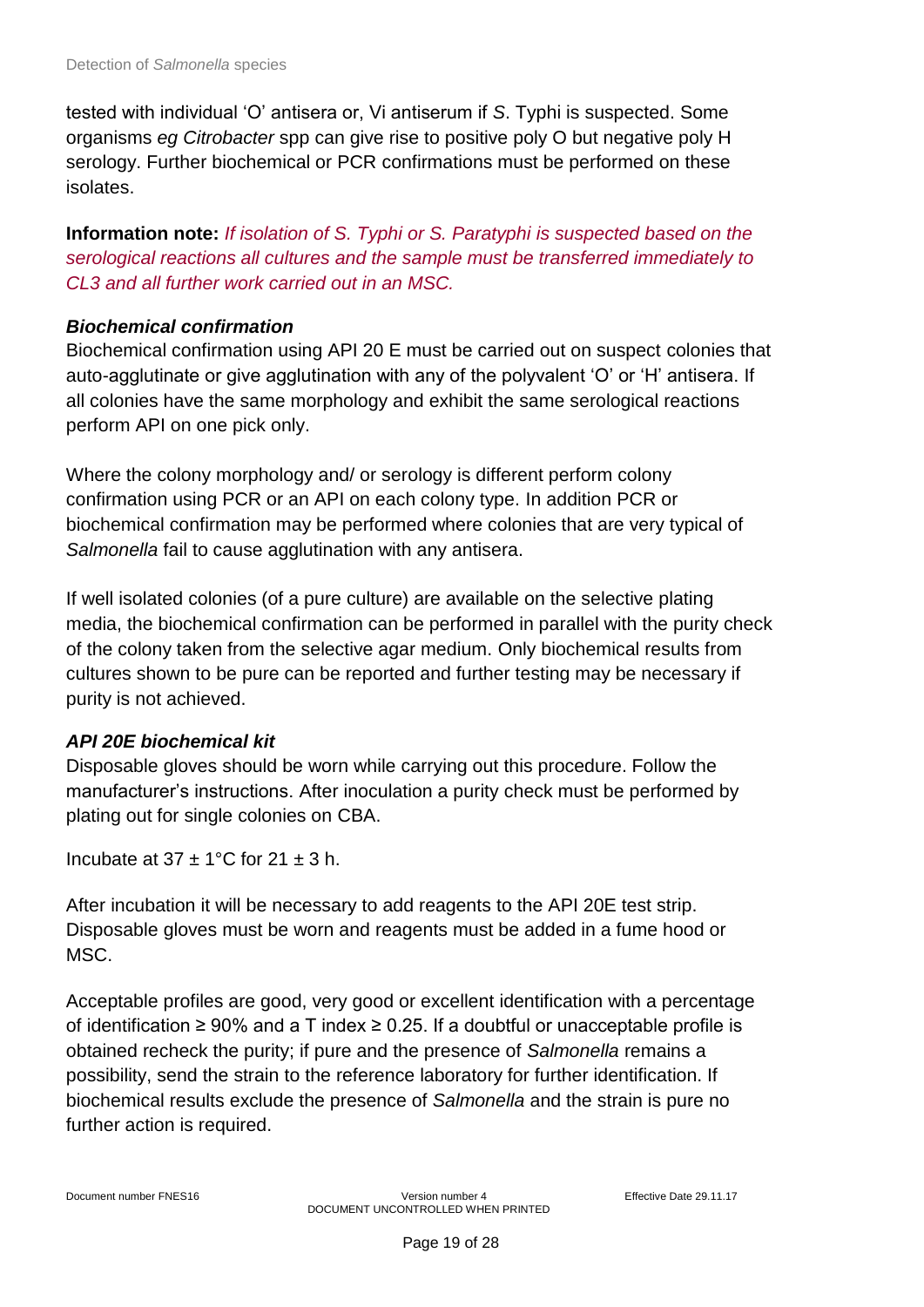**Information note:** *If more than one serotype is present then a representative of each serotype must also be identified biochemically.*

## <span id="page-19-0"></span>6.7 Public health investigations

If it is known that *Salmonella* is the causative organism of human infection or the clinical symptoms reported in an outbreak situation strongly suggest that this is the cause of illness it is advisable to perform the following additional procedures: Sub-culture the pre-enrichment culture after incubation directly to selective agar media. Retain the incubated pre-enrichment culture under refrigeration until investigations are complete.

RVS and MKTTn selective enrichment cultures are sub-cultured after 24 h and 48 h incubation and are then retained under refrigeration until investigations are complete. XLD and BGA plates from these samples are re-incubated if found to be negative after 24 h for a further 24 h.

If confirmation tests from the initial colony pick from plates are negative pick further colonies up to a total of 5 per sample.

In some instances a rapid response may be required. Provisional recognition of *Salmonella* can be obtained by performing PCR or by agglutination with polyvalent 'O' and 'H' antisera on discrete colonies obtained on the primary isolation media. Alternatively NA slopes may be inoculated directly from XLD and BGA.

If isolated colonies are available, perform biochemical identification using the API 20E biochemical identification kit. After inoculation of the purity check the same suspension must be plated to MA and NA. Incubate all media at  $37 \pm 1^{\circ}$ C for  $21 \pm 3$  h. Only biochemical results from cultures shown to be pure can be reported and further testing may be necessary if purity is not achieved.

**Information note:** *It is essential that all results are reviewed by a suitably qualified senior microbiologist prior to reporting as reporting errors can have major consequences including reputational damage to PHE*<sup>17</sup> *.*

## <span id="page-19-1"></span>7. Quality control

Further quality control of media and internal quality assurance checks should be performed according to in-house procedures using the following test strains:-

Positive control: *Salmonella* Nottingham (16:d:enz15) NCTC 7832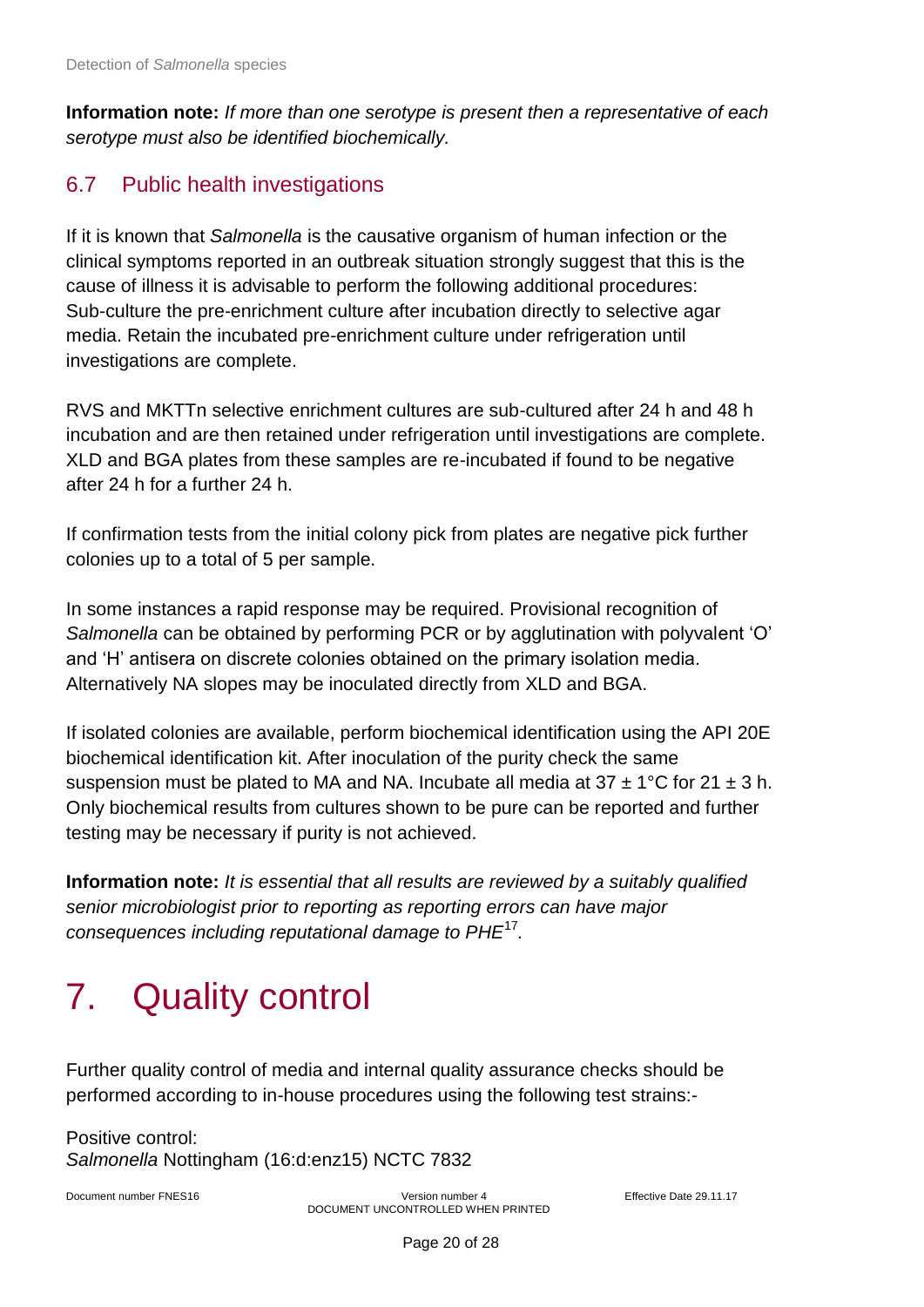*Salmonella* Poona (13:1,6:z44) NCTC 5792

Negative control: *Escherichia coli* NCTC 9001

## <span id="page-20-0"></span>8. Calculation of results

No calculations are required as this is a presence absence test only. Results are transferred to the StarLims system as described in Method FNES6 (Q12) Sample processing and result entry in StarLims $^{\mathsf{17}}$  .

## <span id="page-20-1"></span>9. Reporting of results

All results are reported using the StarLims system as described in method FNES20  $(Q13)$  Technical Validation and release of result in StarLims<sup>19</sup>. The test report must specify the method used, all details necessary for complete identification of the sample and details of any incidents that may have influenced the result.

The actual weight or volume of sample examined must be reported, for example, 10 g or mL, 25 g or mL, 100 g or mL, unless the product has been examined without reference to weight (shell eggs, hide dog chews). In this case it will be necessary to describe the sample and report per item.

If *Salmonella* species are not found report as follows:

#### *Salmonella* **species Not Detected in 25 g, in 25 mL, per swab or per item.**

If *Salmonella* is recovered from a RTE food the laboratory must review its procedures in accordance with the advice given in: "Procedure for dealing with detection of pathogens"<sup>16</sup>.

If the presence of *Salmonella* species has been confirmed by biochemical and serological testing or by PCR and the lead microbiologist is satisfied with the procedural review, report as follows:

#### *Salmonella* **species DETECTED in 25 g, in 25 mL, per swab or per item**

If serological testing has been performed also report as follows:

## *Salmonella* **species identified as group X** *eg* **if O4 group B (see Table 1).**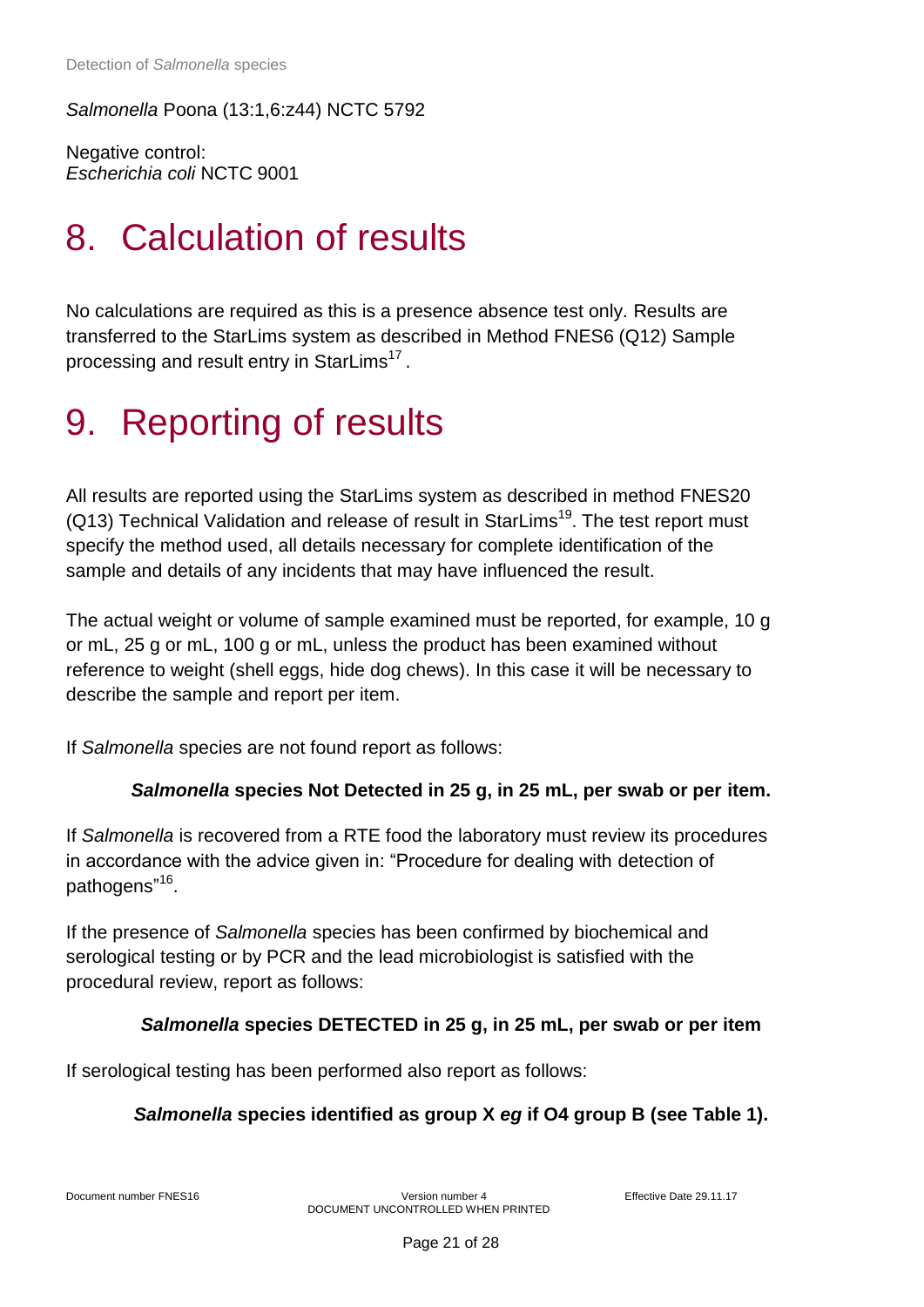A further report from the reference laboratory will give details of the serotype and phage type. If the biochemical or serological results are inconclusive and PCR testing is not possible but the presence of *Salmonella* is still considered to be a strong possibility the result may be reported as a presumptive detection with the comment "confirmation from the Reference Laboratory to follow".

# <span id="page-21-0"></span>10. Reference facilities and referral of cultures

All isolates of *Salmonella* from RTE foods must be referred to the Gastrointestinal Bacteria Reference Unit (GBRU), PHE, National Infection Service, Colindale for definitive typing following the procedure described in method FNES65<sup>19</sup>. In the event that referral of an isolate of *S.*Typhi or *S.*Paratyphi is required this must be clearly identified as a HG3 organism using the appropriate sample referral forms and the reference laboratory must be notified in advance that an isolate that needs to be handled in CL3 is being sent for confirmation.

A request form for referral to reference facilities can be obtained using the following link:

[https://assets.publishing.service.gov.uk/government/uploads/system/uploads/attachm](https://assets.publishing.service.gov.uk/government/uploads/system/uploads/attachment_data/file/648460/L4_gastrointestinal_bacteria_culture_referral_form.pdf) ent data/file/648460/L4 gastrointestinal bacteria culture referral form.pdf

**Information note:** *It is a statutory requirement to report isolations of Salmonella from live animals, animal by-products not intended for human consumption, and animal/poultry feedstuffs and ingredients to the Animal and Plant Health (APHA) and to send isolates derived from the animal feed to the regional APHA laboratory applicable to the production site of the feed.* 

## <span id="page-21-1"></span>11. Acknowledgements and contacts

This Standard Method has been developed, reviewed and revised by National Infection Service, Food, Water and Environmental Microbiology Methods Working Group.

The contributions of many individuals in Food, Water and Environmental laboratories, reference laboratories and specialist organisations who have provided information and comment during the development of this document are acknowledged.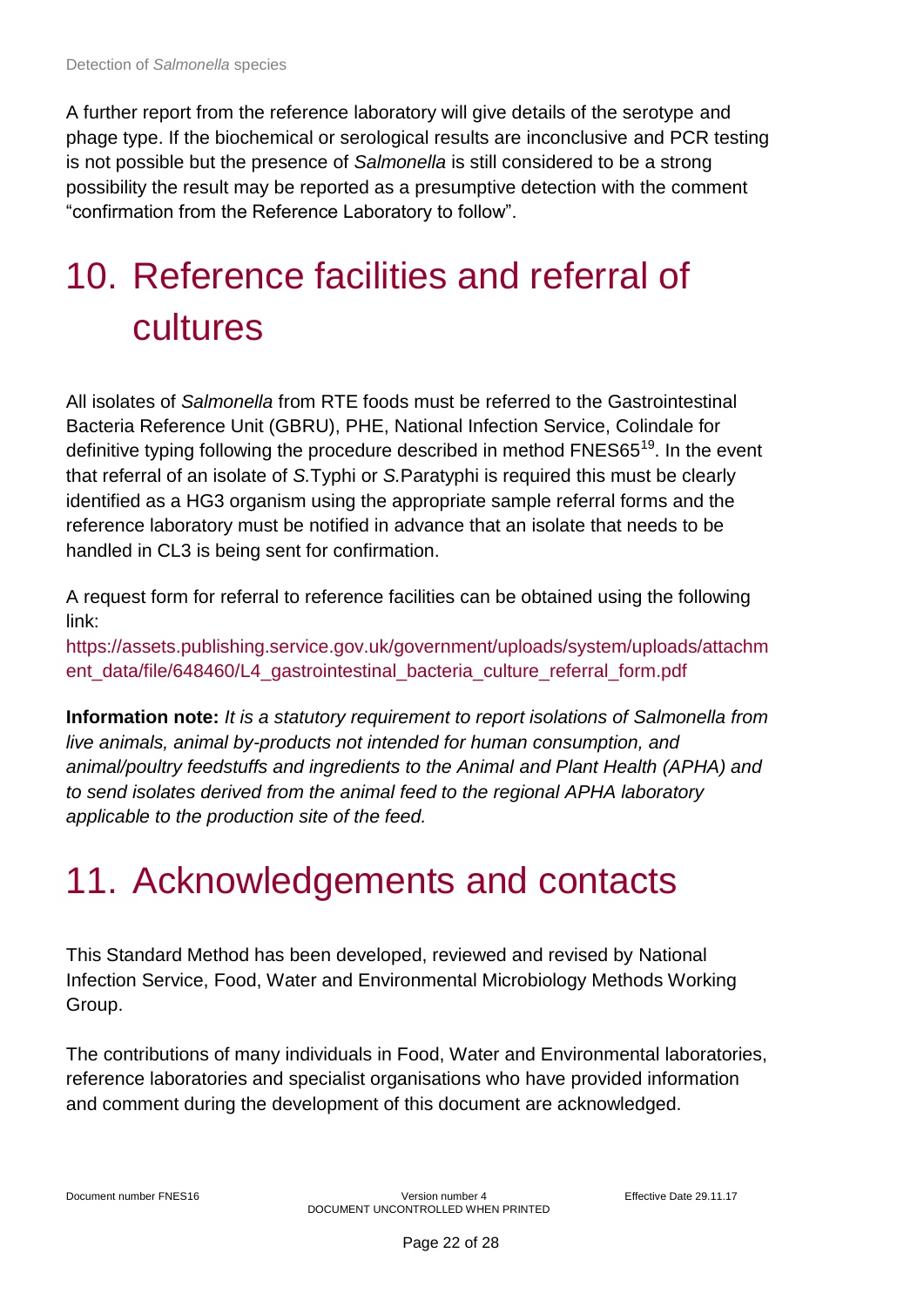For further information please contact us at:

Public Health England National Infection Service Food Water and Environmental Microbiology Laboratories Central Office **Colindale** London NW9 5EQ

E-mail: [fwelabs@phe.gov.uk](mailto:fwelabs@phe.gov.uk)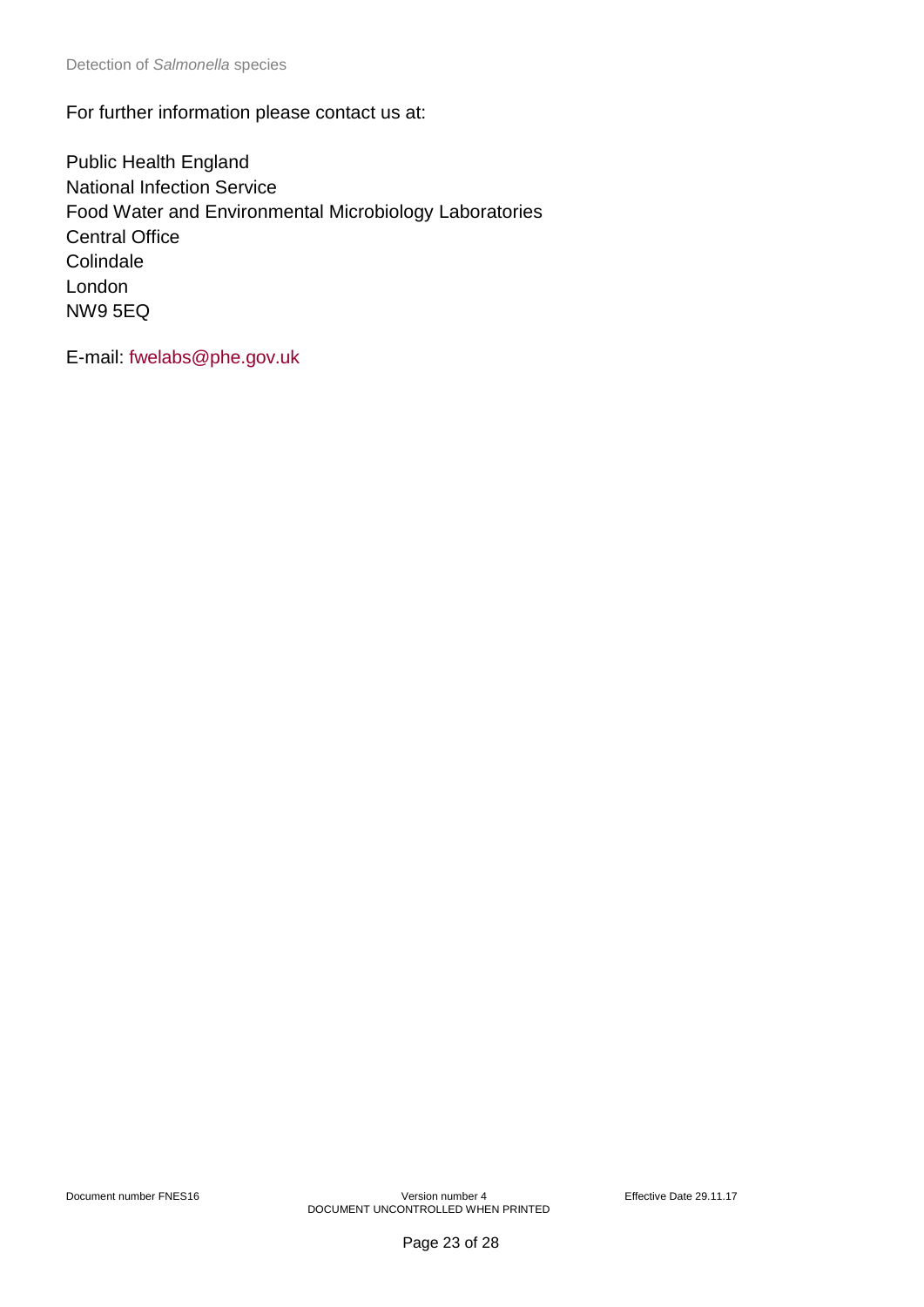## <span id="page-23-0"></span>References

- 1. Health Protection Agency (2009). Guidelines for assessing the microbiological safety of ready-to-eat foods placed on the market. London: Health Protection Agency.
- 2. European Commission (2005). Commission regulation (EC) No 2073/2005 of 15 November 2005 on microbiological criteria for foodstuffs. Official Journal of the European Union L 338 22.12.2005:1-26.
- 3. European Commission (2007). Commission Regulation (EC) No. 1441/2007 of 5 December 2007 amending Regulation (EC) no. 2073/2005 on microbiological criteria for foodstuffs. Official Journal of the European Union L322 7.12.2007:12-27.
- 4. Microbiology of the food chain Horizontal method for the detection, enumeration and serotyping of *Salmonella*. Part 1: Detection of *Salmonella* spp. (BS EN ISO 6579- 1:2017) including Annex D.
- 5. BS EN ISO 11133:2014 Incorporating corrigendum November 2014 Microbiology of food, animal feed and water — Preparation, production, storage and performance testing of culture media
- 6. Health and Safety Executive. Biological Agents: Managing the risks in laboratories and healthcare premises; 2005. [www.hse.gov.uk/biosafety/biologagents.pdf](http://www.hse.gov.uk/biosafety/biologagents.pdf)
- 7. Health and Safety Executive. L5 Control of Substances Hazardous to Health. Online document (6<sup>th</sup> edition) published 2013. [www.hse.gov.uk/pubns/priced/l5.pdf](http://www.hse.gov.uk/pubns/priced/l5.pdf)
- 8. Health and Safety Executive. Risk assessment: A brief guide to controlling risks in the workplace IND(G) 163 (REV4) 08/14. [www.hse.gov.uk/pubns/indg163.pdf](http://www.hse.gov.uk/pubns/indg163.pdf)
- 9. Public Health England (2015). Nucleic Acid Extraction from Enriched Samples Using the Maxwell® 16 Instrument. Microbiology Services. Food, Water & Environmental Microbiology Standard Method FNES42 (M1); Version 1.
- 10.Public Health England (2017) Polymerase Chain Reaction (PCR) using the Applied Biosystems 7500 Fast System. National Infection Service. Food, Water & Environmental Microbiology Standard Method FNES43 (M2); version 3.
- 11.Public Health England (2015) Real-Time PCR for Culture Confirmation of Food, Water and Environmental Pathogens. National Infection Service. Food, Water & Environmental Microbiology Standard Method FNES44 (M3); version 1.
- 12.Public Health England (2016), Preparation of samples and dilutions, plating and subculture. Microbiology Services. Food, Water & Environmental Microbiology Standard Method FNES26 (F2); Version 2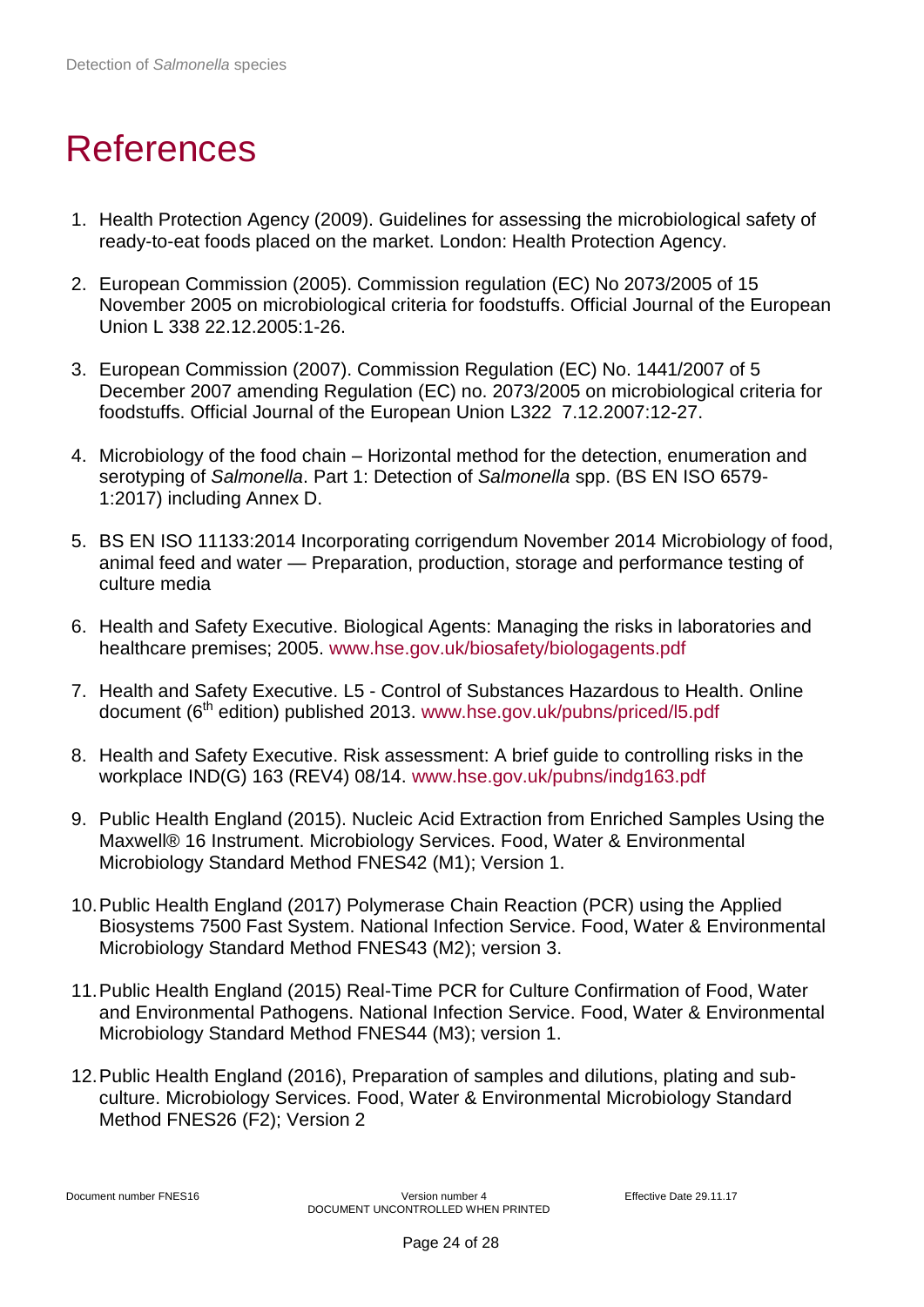- 13.CEFAS National Reference laboratory Generic Protocol Version 13. Enumeration of *Escherichia coli* in bivalve molluscan shellfish by the most probable number (MPN) technique (based on ISO 16649-3).
- 14.Public Health England (2017) Detection and Enumeration of Bacteria in Swabs and Other Environmental Samples. National Infection Service, Food, Water & Environmental Microbiology Standard Method FNES4 (E1), version 4.
- 15.Public Health England (2015) Preparation of positive control DNA for use in real time PCR assays for the detection of foodborne pathogens. National Infection Service. Food, Water & Environmental Microbiology Standard Method FNES45 (M4); version 1
- 16.Public Health England (2016) Public Health Response: Involvement of PHE FW&E Microbiology Laboratory Staff in the Investigation of Outbreaks of Food and Waterborne Disease. National Infection Service, Food, Water & Environmental Microbiology Standard Method FNES18 (Q4), version 3.
- 17.Public Health England (2016) Sample processing and result entry in StarLims Standard Method FNES6 (Q12) Version 5.
- 18.Public Health England (2016) Technical Validation and Release of Results in StarLims FNES20 (Q13), Version 4.
- 19.Public Health England (2016). Referral of CL2 and CL3 isolates National Infection Services. Food, Water & Environmental Microbiology Standard Method FNES65; Version 1.
- 20.BS EN ISO 6887-1:2017 Microbiology of the food chain Preparation of test samples, initial suspension and decimal dilutions for microbiological examination. Part 1: General rules for the preparation of the initial suspension and decimal dilutions.(FNED86)
- 21.BS EN ISO 6887-4:2017 Microbiology of the food chain Preparation of test samples, initial suspension and decimal dilutions for microbiological examination. Part 4: Specific rules for the preparation of miscellaneous products.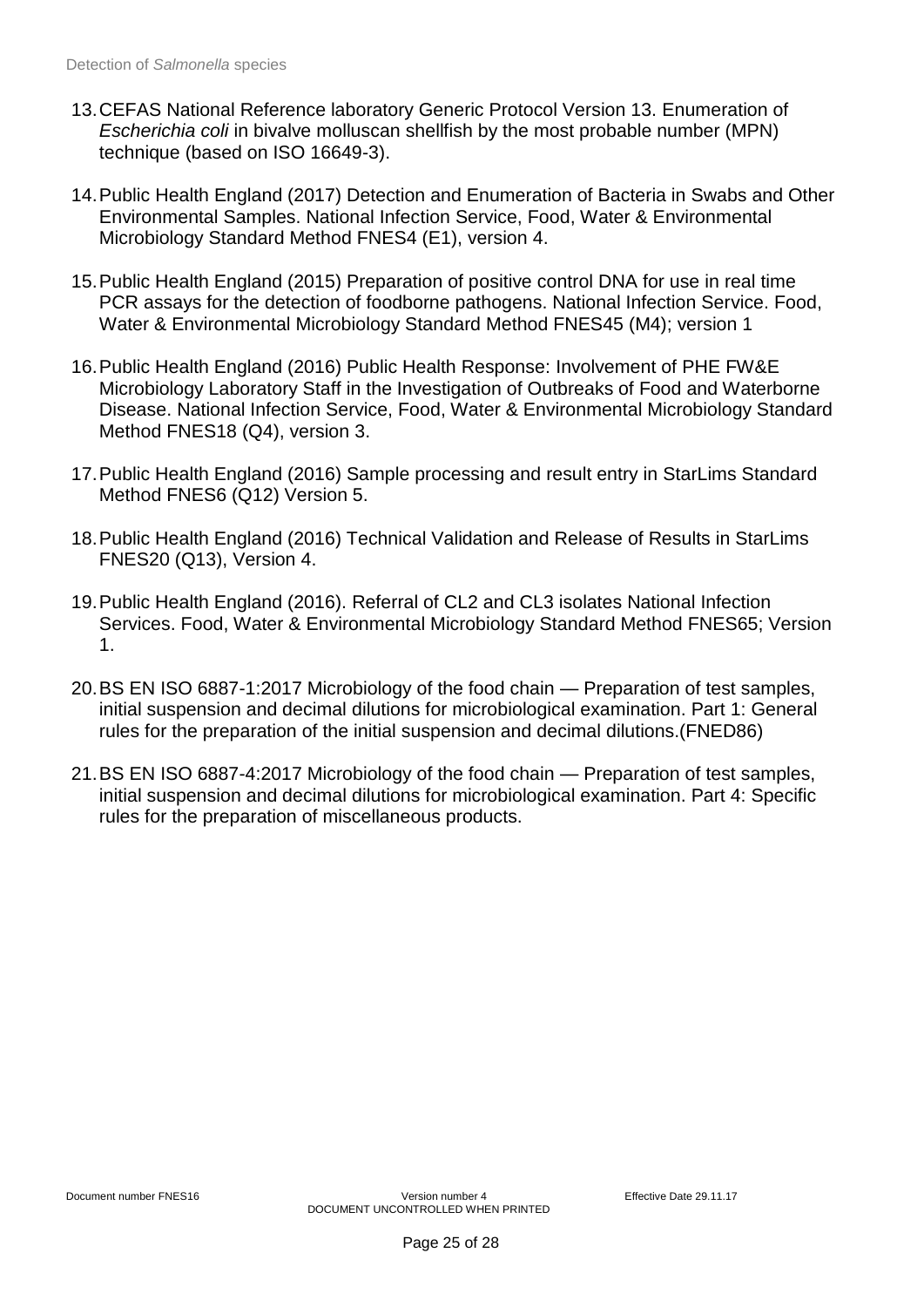# <span id="page-25-0"></span>Appendix 1: Flowchart for detection of *Salmonella* species

In CL2 (or CL3 if *S* Typhi or *S* Paratyphi are sought), weigh the required amount of sample (*eg* 10g, 25g, 75mL or 6-10 eggs or whole sample) and dilute to 10<sup>-1</sup> in pre-warmed BPW (with additions if required). For environmental samples immerse in pre-warmed BPW to give an approximate 10 $<sup>-1</sup>$  dilution.</sup>

Л

Homogenise by stomaching. Adjustments may be required to the pre-enrichment broth for some foods Л

Incubate at 37°C for 18 h

#### Л

Inoculated 1 mL to 10 mL of pre-warmed MKTTn broth

Incubate at 37°C for 24 h re-incubate if required

Л

Subculture onto XLD and BGA If outbreak samples re-incubate broth at 37°C for a further 24 h and sub-culture again to XLD and BGA

Л

Inoculated 0.1 mL to 10 mL of pre-warmed RVS broth

Л

Incubate at 41.5°C for 24 h re-incubate if required

#### Л

Sub-culture onto XLD and BGA If outbreak samples reincubate broth at 41.5°C for a further 24 h and sub-culture again to XLD and BGA

几

Л If present subculture a colony with typical *Salmonella* morphology to MA and NA.

#### Л

Incubate plates at 37°C for 24  $\pm$  3 h. Re-incubate negative plates for a further 24  $\pm$  3 h if appropriate *ie* Outbreak, shell eggs, dried milk or cheese samples

#### Л

Incubate at  $37^{\circ}$ C for  $21 \pm 3$  h Sub-culture discrete colonies to NA slopes

几

Perform serology and API 20 E on non-lactose fermenting (NLF) colonies

几

Review procedures, report result and send to GBRU for definitive typing

Document number FNES16 Version number 4 Effective Date 29.11.17 DOCUMENT UNCONTROLLED WHEN PRINTED

In CL3 inoculated 1 mL to 10 mL of SC broth (If *S*. Typhi or *S.* Paratyphi is sought) Л

Incubate at 37°C for 24 h re-incubate if required

几

Subculture onto XLD, BGA and DCA. Re-incubate broth at 37°C for a further 24 h and sub-culture again to XLD, BGA and DCA

Л

Page 26 of 28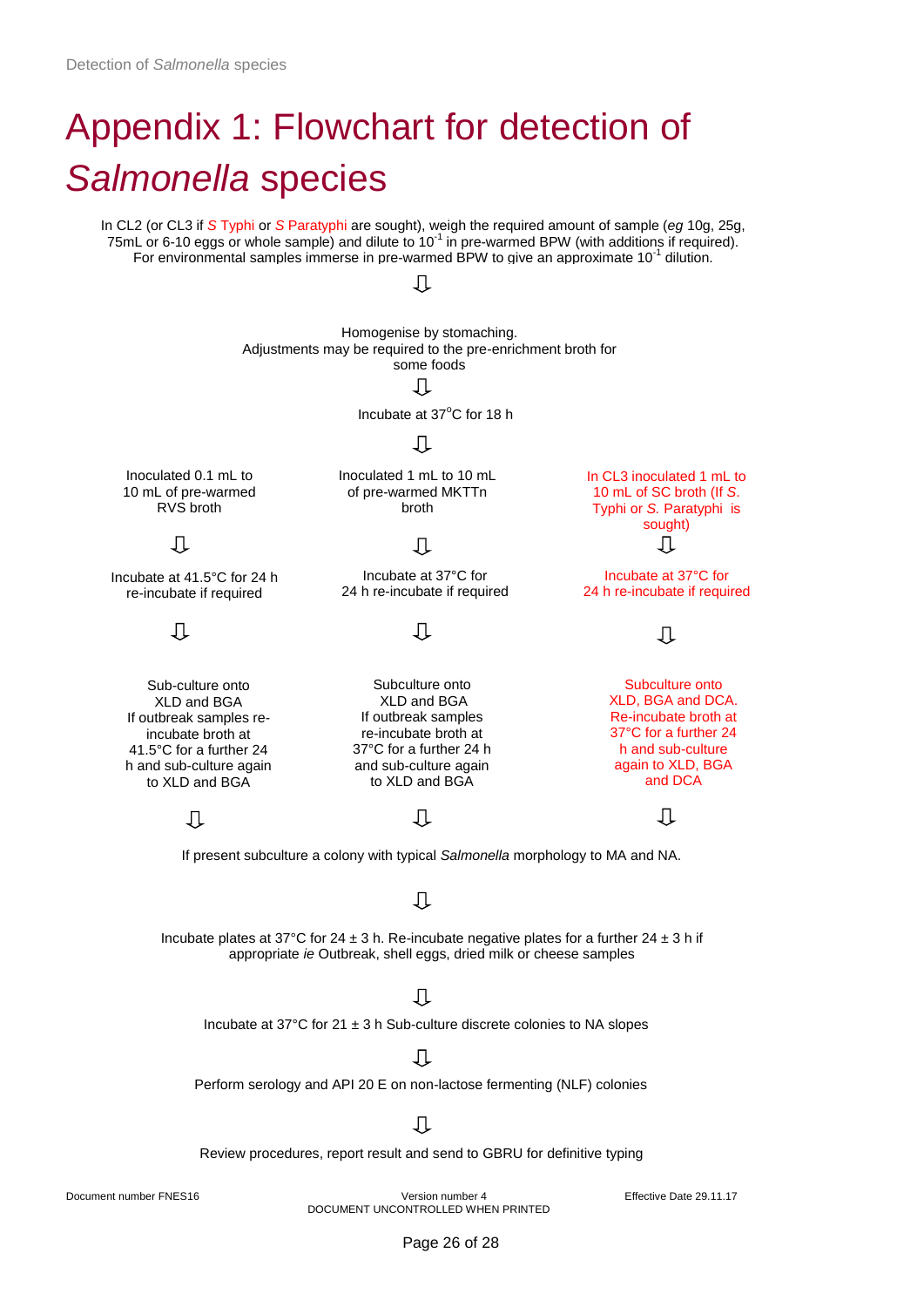# <span id="page-26-0"></span>Appendix 2: Product additions/adjustments to *Salmonella* enrichment broths

| <b>Product</b>                                                                                                                    | <b>Additions</b>                                                                                                                                              | <b>Purpose</b>                                                   |  |
|-----------------------------------------------------------------------------------------------------------------------------------|---------------------------------------------------------------------------------------------------------------------------------------------------------------|------------------------------------------------------------------|--|
| High fat foods $eg$ cheese <sup>21</sup>                                                                                          | Add surfactant (eg tergitol<br>7; final concentration of<br>0.22%, Triton 100, Tween<br>80; final concentration<br>1.0%                                       | Aids food dispersion (must<br>be pre-warmed to $45+1^{\circ}C$ ) |  |
| Onion and garlic                                                                                                                  | Add potassium sulphite to<br>give a final concentration<br>of 0.5%                                                                                            | Reduces natural<br>bactericidal properties                       |  |
| Cocoa powder & chocolate<br>confectionery <sup>21</sup>                                                                           | Add skimmed milk powder<br>(antibiotic free) to give a<br>final concentration of 10%<br>or casein (not acid casein)<br>to give a final<br>concentration of 5% | Reduces bactericidal<br>properties                               |  |
| High salt/sugar <sup>21</sup>                                                                                                     | Increase sample to broth<br>ratio to obtain final<br>concentration below 2%                                                                                   | Maintains salt or sugar<br>concentration below 2%                |  |
| Oregano, cinnamon,<br>cloves, All spice <sup>21</sup>                                                                             | Increase sample to broth<br>ratio eg: 1/100 for allspice,<br>cinnamon, oregano, 1/1000<br>for cloves                                                          | Reduces inhibitory<br>properties                                 |  |
| High pH foods (eg egg<br>albumen) and low pH<br>foods eg cheeses,<br>mayonnaise, vinegar<br>based marinades, fruits <sup>20</sup> | Adjust pH to 6.5-7.0 prior<br>to incubation.                                                                                                                  | Neutralises the<br>antibacterial effect of acid<br>and alkali    |  |
| Some low pH foods eg:<br>freeze dried berry fruits                                                                                | Suspend in double<br>strength BPW                                                                                                                             | Prevents pH dropping<br>below 4.5 during<br>incubation           |  |